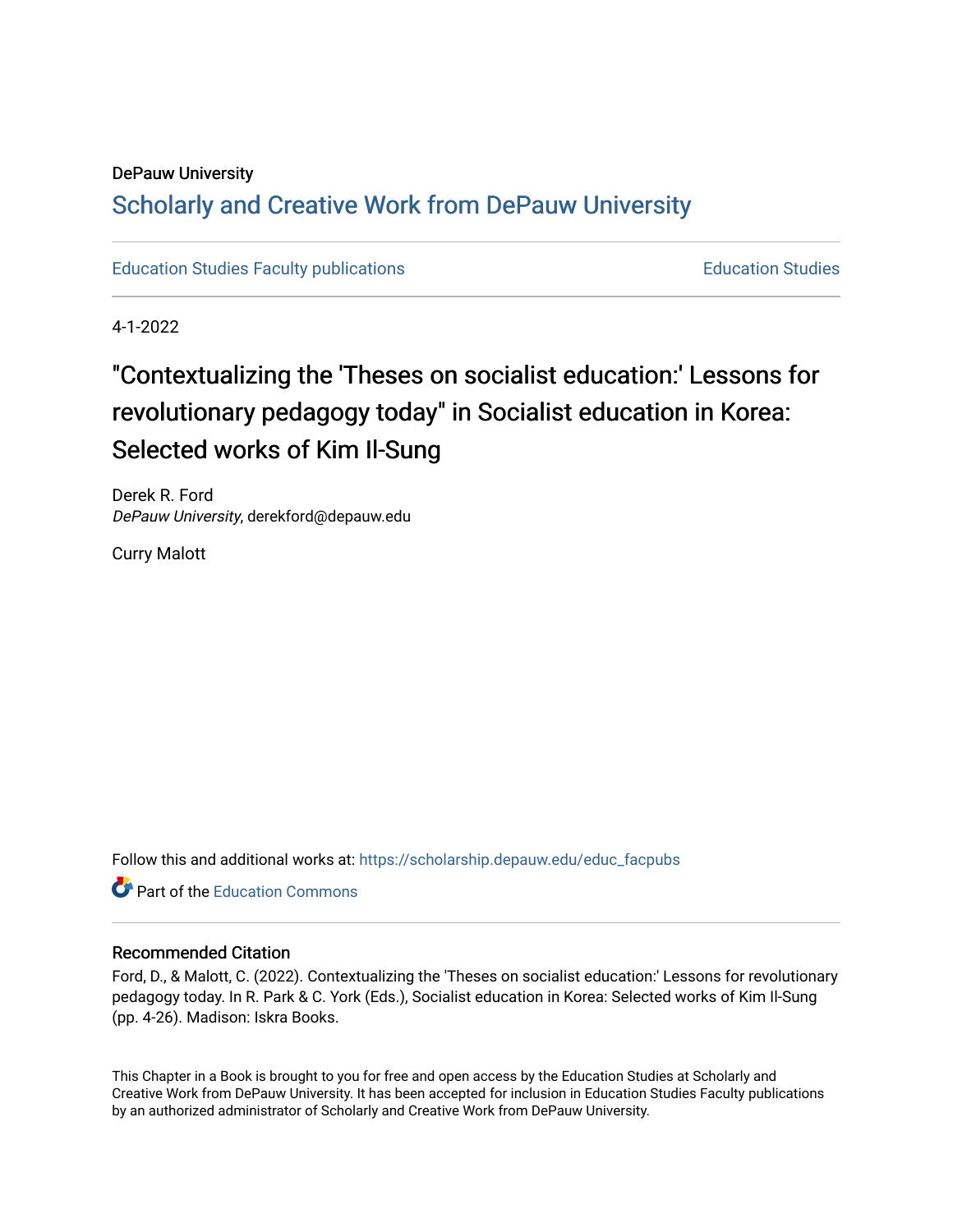### FOREWORD

*Derek R. Ford and Curry Malott*

#### **Contextualizing the** *Theses on Socialist Education***: Lessons for Revolutionary Pedagogy Today**

Publishing the selected works of Kim Il-Sung on education might be a controversial move in the United States, especially within academia, where even the most critical of scholars almost unquestionably accept the position of the country that they otherwise critique. The very fact that it is controversial is, as we will see, one reason for the need to deepen and spread a proper understanding of Korean history and the Korean struggle for socialism, independence, and reunification. Why, after all, shouldn't educators in the U.S. study the educational projects undertaken in other countries? Why are some—like Finland—acceptable, while others—like the Democratic People's Republic of Korea (DPRK, or north Korea), unacceptable?1

On what grounds would it be deemed controversial? In fact, there's almost a proportional relationship between the demonization of the DPRK and the level of ignorance one has about the state, the country, its government, its people and Party, and

<sup>1</sup> In this book, we have chosen to refrain from capitalizing "north" and "south" Korea to acknowledge the forced division of the peninsula by U.S. occupation into two separate entities. - *Editors' note*.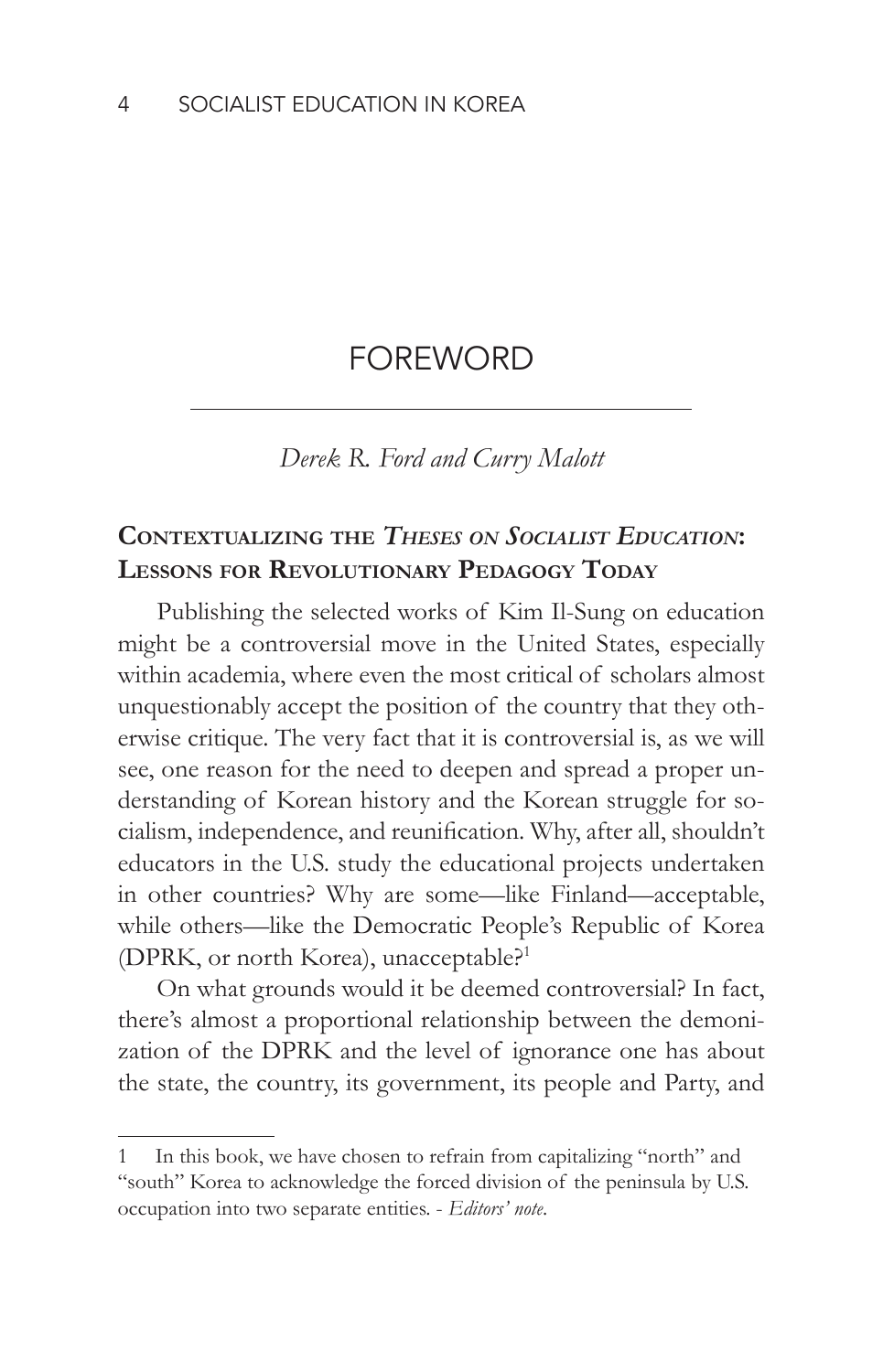its history. This is particularly striking given the recent interest in "decolonial" and anti-colonial education, socialist and communist educational methods, and socialism and communism more generally.<sup>2</sup> Given these recent activist and scholarly interests, we think it's appropriate for a work like this to appear. This book not only provides key insights into the socialist educational project in Korea—including its pedagogical philosophies and practices, organizations, purposes, government institutions, and more but it also helps to provide a more accurate description of the DPRK's socialist project as articulated by the state's founder and, for almost five decades, central leader. Reflecting on the ongoing implementation of the *Theses on Socialist Education* six years after their official implementation, Kim Il-Sung summarized the ethos of the *Theses* as one of intellectualizing and revolutionizing all elements of society.

#### *Juche* **and Korean Liberation**

While the mainstream media and bourgeois politicians in the U.S. portray the DPRK as an unpredictable, irrational, and ultimately unknowable entity, there is not only a general consistency in the decisions of the state and the ruling party (The Workers' Party of Korea), but also a consistent ideological reference: *Juche*. In fact, even a cursory investigation into any aspect of the DPRK—whether it be military affairs, foreign policy, education, or culture—will result in coming across the foundational concept of *Juche*.

*Juche* is predominantly translated into English as "self-reliance" or "independence," but a more accurate and comprehensive translation is "subjecthood." *Juche* was first articulated by

<sup>2</sup> See, for example, Vijay Prashad, *Red Star Over the Third World* (London: Pluto Press, 2019); Ariella Aïsha Azoulay, *Potential History: Unlearning Imperialism* (New York: Verso, 2019); Jodi Dean, *Comrade: An Essay on Political Belonging* (New York: Verso, 2019).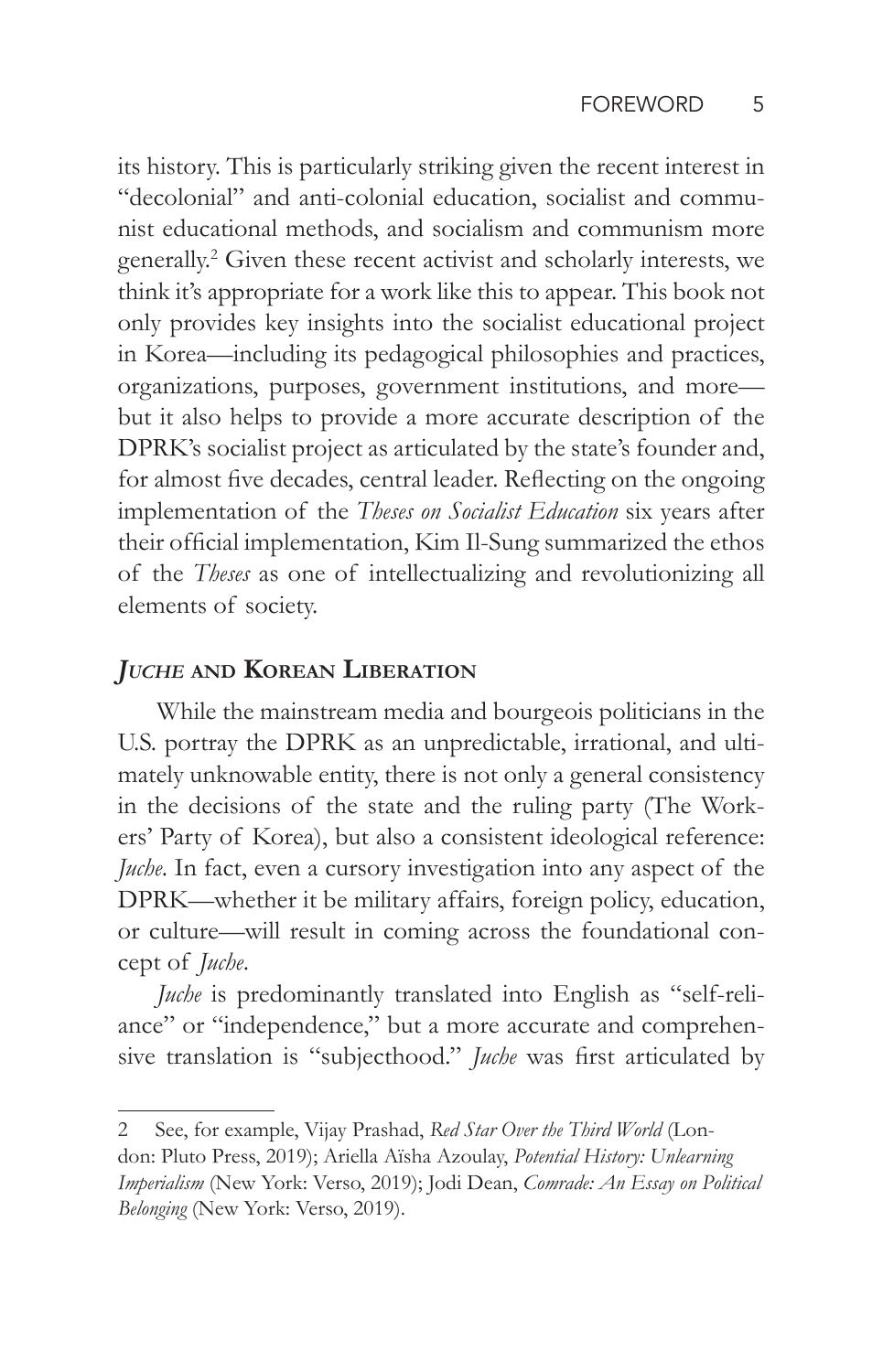Kim Il-Sung in a now famous speech included as the first chapter in this book, although its origins—like those of the DPRK itself—are found in the anti-Japanese guerrilla struggle. In particular, the founding of *Juche* is located in a speech Kim Il-Sung gave in June 1930 at a meeting of the Young Communist League and Anti-Imperialist Youth League in Kalun, a city in Jilin Province, although it wasn't explicitly articulated until a few decades later.

Jilin Province is located in Northeast China, in Manchuria, and shares a border with north Korea. Jilin is important in the history of the Korean struggle for several reasons. It's the place where Kim Il-Sung joined the resistance movement, and also where, as a teenager, he founded the Down-With-Imperialism Union, which contemporary literature in north Korea considers as the original foundations of the Workers' Party of Korea (WPK). A large number of Koreans had fled to Jilin to escape the brutal Japanese colonial occupation of Korea, and Jilin was home to the largest base of the Korean resistance.

In the struggle against Japanese imperialism, Korean and Chinese communists (and, at various points, nationalists) were part of a united front. In fact, at the urging of the Third International (Comintern), which at the time was organizing the world communist movement, Korean communists joined the Chinese Communist Party. It's estimated that, when the merging process was consolidated in 1931, as much as 90 percent of the Chinese Communist Party (CCP) was actually Korean, as their efforts at recruitment among the peasants in the region had been much more successful.

The formation of a united front was a complicated task, and one which had a profound influence on the *Juche* idea. Kim Il-Sung and the revolutionary leadership had to win the masses over from the bourgeois nationalists, who wanted to appeal to capitalist powers or solely on the Third International to bypass the struggle required for independence, which included the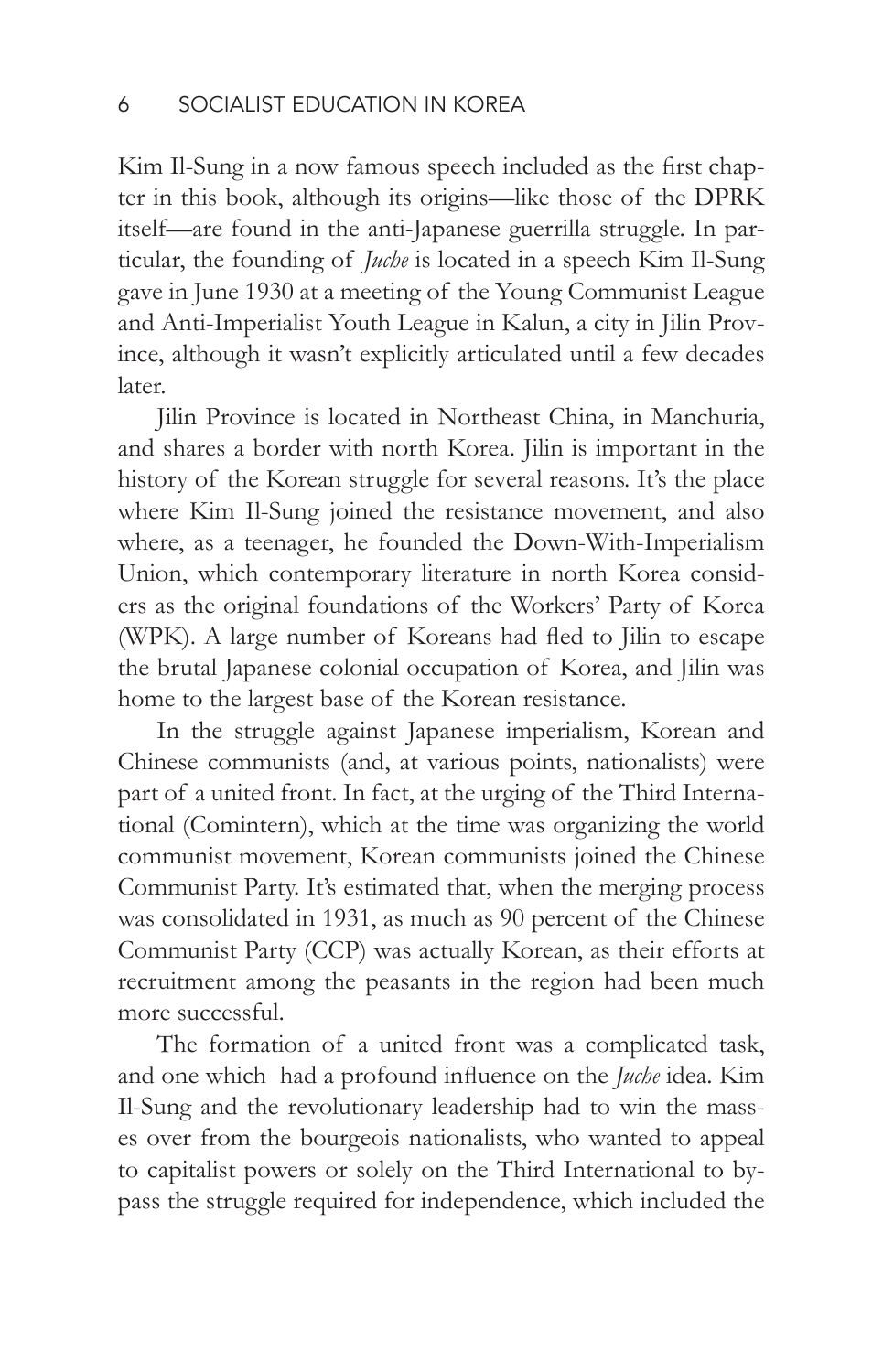"movement for cultivating national strength through education and industrial development."<sup>3</sup> The Korean communists under Kim Il-Sung's leadership also had to deal with social democrats and ultra-leftist theories and leaders, which he saw as dogmatic and inappropriate to the current conjuncture. The ultra-leftist theories were those that merely mapped on tactics and strategies developed elsewhere onto the Korean context, and the social-democratic theories were those that insisted on building socialism without establishing a proletarian dictatorship.

The problem with the bourgeois nationalists, the social democrats, and the ultra-leftists emanated from "the peculiarities of the development of Korean history, characterized by worship of great powers."<sup>4</sup> Not only were elements looking to the Soviet Union and China, but others even endorsed U.S. president Woodrow Wilson's doctrine on the self-determination of nations.

In response to those who wanted to build the anti-colonial struggle and the future independent Korea by relying on outside forces or self-styled leaders parroting theories from elsewhere, Kim Il-Sung formulated the slogan "The people are my God," which encapsulates "the spirit of approaching everything with the masses of the people at the centre and boundlessly treasuring them." As Kim Jong-Il recounts, Kim Il-Sung "clarified the truth that a revolution should be carried out not by anyone's approval or instruction but by one's own conviction and on one's own responsibility that all problems arising in the revolution should be solved in an independent and creative way."<sup>5</sup>

<sup>3</sup> Editorial Board, *History of Revolutionary Activities of President Kim Il Sung*  (Pyongyang: Foreign Languages Publishing House, 2012), 17.

<sup>4</sup> Ibid., 19.

<sup>5</sup> Kim Jong-Il, *On the Juche Philosophy* (Pyongyang: Foreign Languages Publishing House, 2002), 24.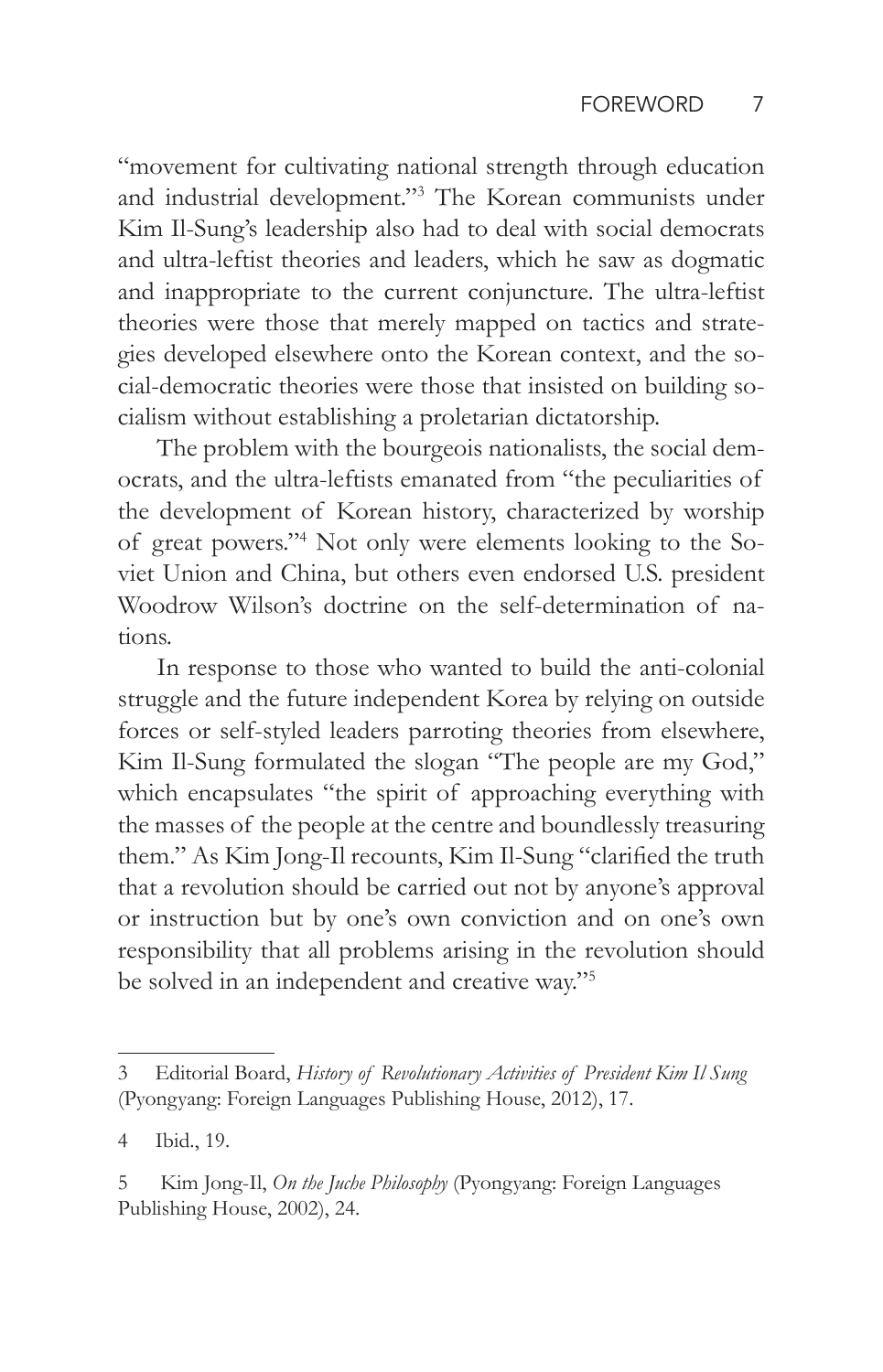#### **The Partition of Korea and the Charting of an Independent Socialist Path**

After decades of arduous and complicated ideological and armed struggle, the defeat of Japan was imminent by the summer of 1945. As the Korean revolutionaries were sweeping down the peninsula rapidly, the U.S. proposed that Korea be temporarily divided at the 38<sup>th</sup> parallel, with the Soviets taking control of the north and the U.S. taking control of the south. The Soviet Union accepted this proposal. Having suffered catastrophic losses in their war against the Nazi regime, the Soviet Union was in desperate need of respite, and made several concessions to imperialism in response to this need. Under the agreement, both the U.S. and the Soviets were to withdraw troops from their respective territories in 1948. The Soviet Union did, but U.S. troops continue to occupy the south.

Although the imperialist narrative is that the Soviets installed a "puppet" regime, the real power in the north rested in the 70 people's committees set up by people in the north–complemented by 145 people's committees in the south. Thus, the U.S. proposed the division of the peninsula because it understood that the entirety of Korea would be under the people's communist control if it didn't militarily occupy the south.

While the Soviet Union set up a civil apparatus in the north, its primary function was to provide the legislative apparatus through which decisions made by the people's committees could be greenlit. These people's committees, which were locally organized, would consolidate with other socialist and revolutionary organizations to form the WPK in June 1949, knowing that they needed a unified revolutionary party in power with broad bases in the masses.

The U.S. war against Korea, which lasted from June 1950 until July 1953 has ultimately ended. The U.S. was forced to sign an armistice agreement after they had been unable to make any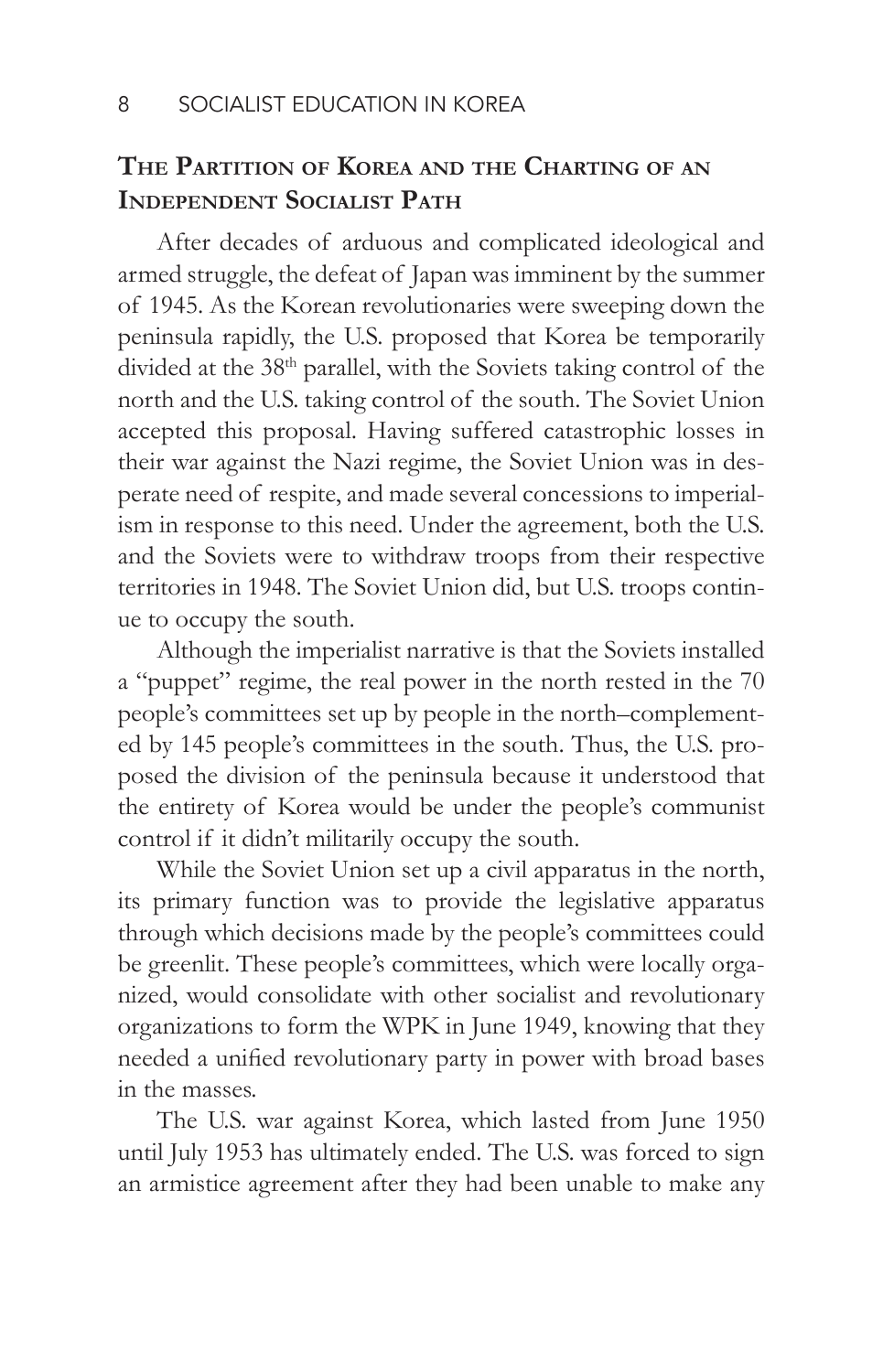gains above the 38<sup>th</sup> parallel. The north, however, was decimated in the war, having suffered years of carpet-bombing, massacres, and the use of chemical and biological weapons. The rebuilding of the country was an urgent and monumental task. At the same time, it's likely that the socialist Koreans signed the armistice as a result of pressure from the USSR and PRC. Internal debates also occurred within the WPK about how best to develop the country along socialist lines, and also about where the DPRK should stand in relation to the developing Sino-Soviet split.

Stalin died in 1953, and after an internal struggle in the Communist Party of the Soviet Union, Nikita Khrushchev emerged as First Secretary in 1955/1956. Reactionary forces leapt on this instability in Poland and Hungary in the anti-Soviet revolts which arose and were eventually defeated. At the same time, differences between the USSR and the People's Republic of China were simmering. What began as a struggle over particular policies developed into an ideological and political state-to-state struggle.

The struggle between the PRC and USSR became so intense that in 1960 the Khrushchev leadership recalled all Soviet technicians, engineers, and advisers who were, at the time, playing a critical role in China's economic development projects.

Ultimately, however, the north Koreans needed assistance and cooperation from both the USSR and PRC, but the state and people didn't want to be dictated to by either of these socialist giants in a *quid pro quo* arrangement for aid and trade.

The divisions within the international communist movement came to a head in 1956. In February of that year, Khrushchev made his "secret speech," in which he repudiated Stalin and his legacy. In April, the USSR sent a delegation led by Leonid Brezhnev to the WPK's Third Party Congress. In his address, Brezhnev agitated against "cult of personality" issues in the DPRK. While Kim Il-Sung was visiting the USSR over the summer, the pro-Soviet faction and the pro-PRC Yonan faction conspired to depose his leadership at the upcoming plenary session of the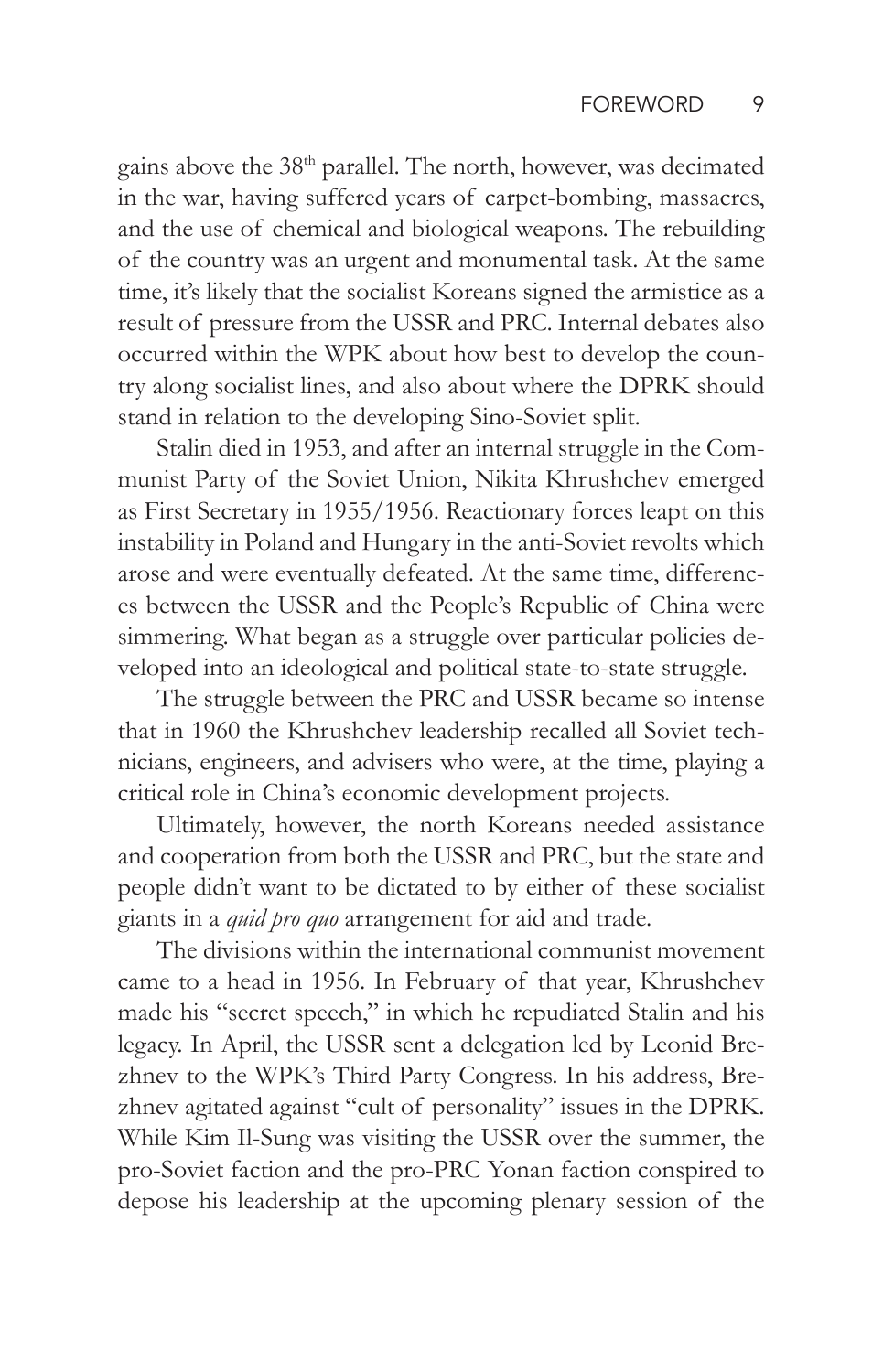Central Committee.

This intra-WPK struggle was not taking place only behind closed doors, however, but was actually fought out in public. For example, on August 1, 1956, the official newspaper of the Central Committee of the WPK, *Rodung Sinmum*, ran a column endorsing all Soviet criticisms of the Stalin era, including the "cult of personality." This was clearly a direct, public attack on Kim Il-Sung from within the top leadership. At the plenary session that began August 30, leaders of both factions attacked Kim, arguing that the state and party apparatuses should be headed by separate leaders. They also attacked him over the path of economic development. Under Kim's Il-Sung's leadership, the state and Party at the time emphasized heavy industry and military development while also prioritizing light industry and agriculture. Importantly, which we'll explore more below, Kim's "economic policy increasingly emphasized mass mobilization appealing to people's patriotism, and the fundamental task of installing socialist consciousness in the masses through ideological education."<sup>6</sup> Kim's opponents, however, argued that the country should focus on consumer goods, and should therefore rely on the USSR and PRC for heavy industry.

During their speeches, both factions were shouted down by the rest of the Central Committee. Almost all of the leaders of both factions were expelled from the WPK.

In Kim Il-Sung's words, the crisis in the international communist movement came to a head in 1956-57 and "the world imperialists and international reactionaries, availing themselves of it, unfolded an extensive 'anticommunist campaign.'"<sup>7</sup> U.S. impe-

<sup>6</sup> Moe Taylor, "Between Market Socialism and the New Man: Cuban and north Korean Economic Discourse in the 1960s," *North Korean Review* 17, no. 1 (2021): 13.

<sup>7</sup> Kim Il-Sung, *Juche! The Speeches and Writings of Kim Il-Sung*, ed. Li Yuk-Sa (New York: Grossman Publishers, 1972), 27.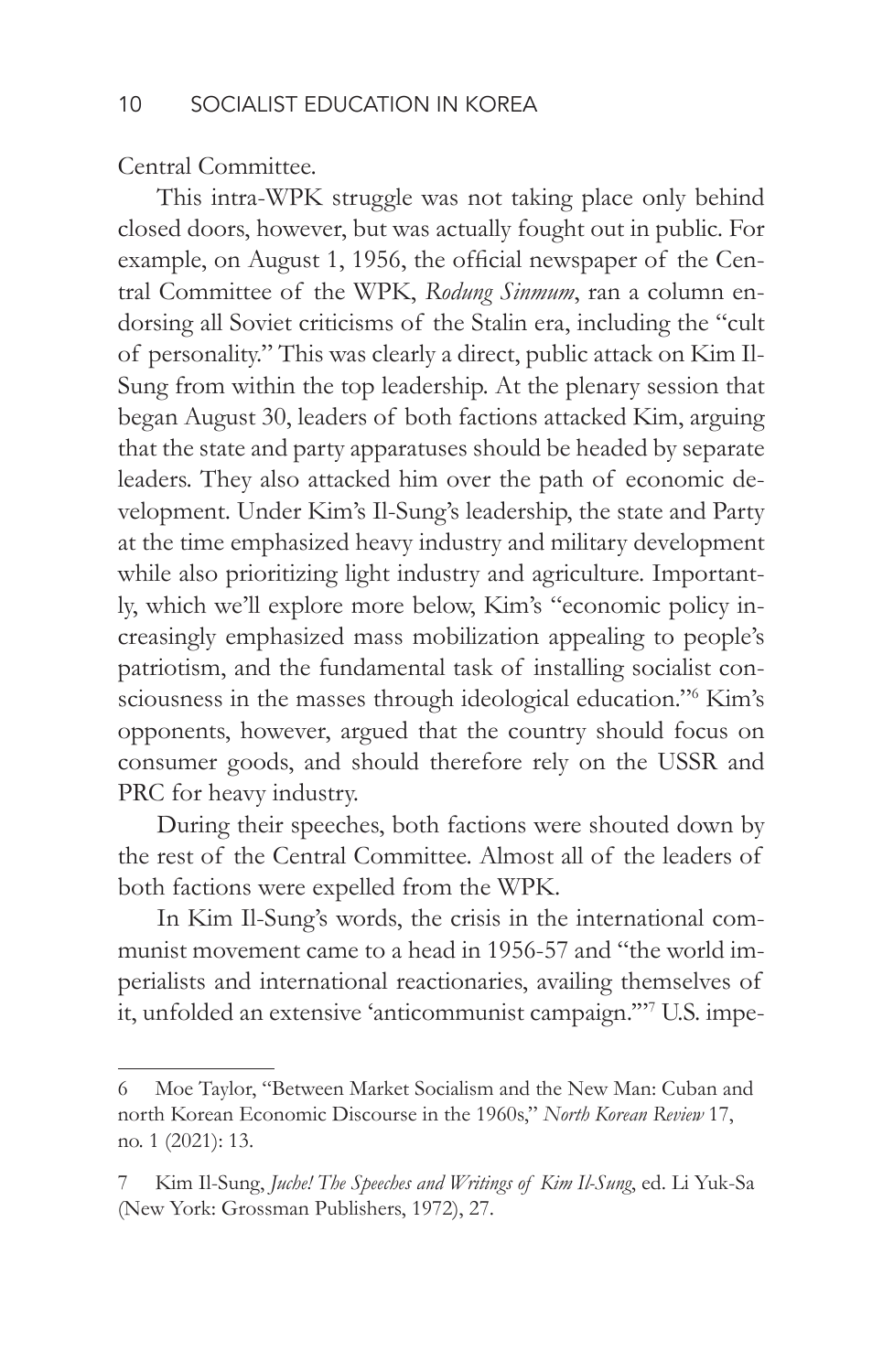rialists stepped up aggression as "anti-Party revisionist elements within the Party came out to attack the Party, taking advantage of the complicated situation and with the backing of outside forces. The anti-Party elements within the Party and their supporters abroad, revisionists and big-power chauvinists joined forces in opposition to our Party and carried out conspiratorial activities to overthrow the leadership of our Party and government."<sup>8</sup> There were internal factions within each of these elements: "Nationalists divided themselves in different groups and got engrossed in bickering, turning to big powers, instead of thinking of struggling by drawing on the forces of the popular masses."<sup>9</sup>

By making *Juche* official policy, the WPK and state apparatuses fastened the country's direction around "the principle of solving for oneself all the problems of the revolution and construction in conformity with the actual conditions of one's country, mainly by one's own efforts."<sup>10</sup> *Juche* was formulated against "dogmatism and flunkeyism towards great powers" as a dynamic doctrine organized around "independence in politics, self-sustenance in the economy, and self-defense in national defense."11

Education was a central component in the production of comrades who looked to outside forces. Although the new socialist government immediately prioritized education according to the *Juche* idea, they nonetheless had to send students to foreign countries to learn technical and scientific skills. "Those who had studied abroad as well as those who had returned home from abroad preferred foreign things to ours, trying to copy foreign

10 Ibid., 45.

11 Ibid., 46.

<sup>8</sup> Ibid., 28.

<sup>9</sup> Kim Il-Sung, "On the Korean People's Struggle to Apply the Juche Idea," in Kim Il-Sung, *Answers to the Questions Raised by Foreign Journalists*  (Pyongyang: Foreign Languages Publishing House, 1991), 41.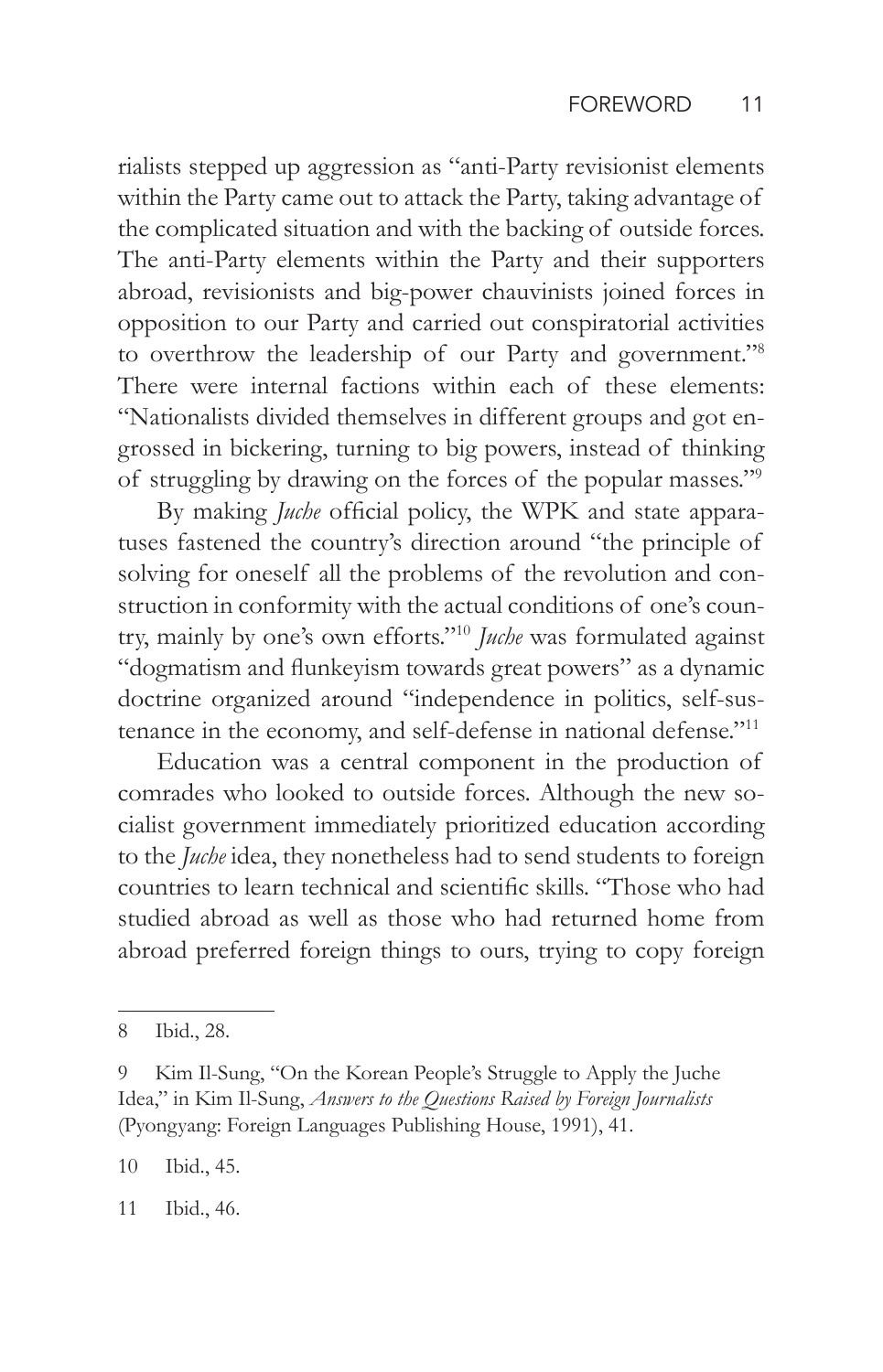things mechanically."<sup>12</sup>

The importation of foreign ideas was not merely of an ideological or political nature, but of a cultural nature as well. That is to say, some in the WPK were looking to the USSR and PCR not only for economic support, but also for cultural support. Some were arguing, for example, that Koreans should adopt Soviet dressing styles or Chinese artistic styles. Because Korea is a nation with thousands of years of history, and a nation which was (and is) still colonized in the south, the opposition's portrayal of Korean culture as "backwards" or somehow inadequate repelled many in the DPRK's leadership and population.

*Juche* was thus 1. born out of the anti-colonial struggle, 2. forged through the experience of forming a united front, 3. sharpened in response to different factions within the party that ultimately rejected the *Juche* approach to development, and 4. implemented to mobilize the Party and people to forge an independent path that would secure their state from efforts by the much larger socialist countries—who were both valuable allies—to impose their own agenda on the DPRK. The mobilization of *Juche* allows for endless tactical flexibility in foreign, economic, and social policy even today.

Looking back from 2022, it's indisputable that the *Juche* political ideology has been successful. The Koreans played a key role in defeating Japanese imperialism, forced the U.S. to sign an armistice in 1953, and survived the Cold War, the opening up of China, the dissolution of the Soviet Union, and the overthrow and collapse of the European Socialist Bloc countries. While navigating these endlessly complex geopolitical challenges, they've managed to rebuild their country from rubble. *Even the CIA* admitted that the DPRK includes "compassionate care for children in general and war orphans in particular; 'radical change' in the position of women [and no prostitution]; genu-

<sup>12</sup> Ibid., 45.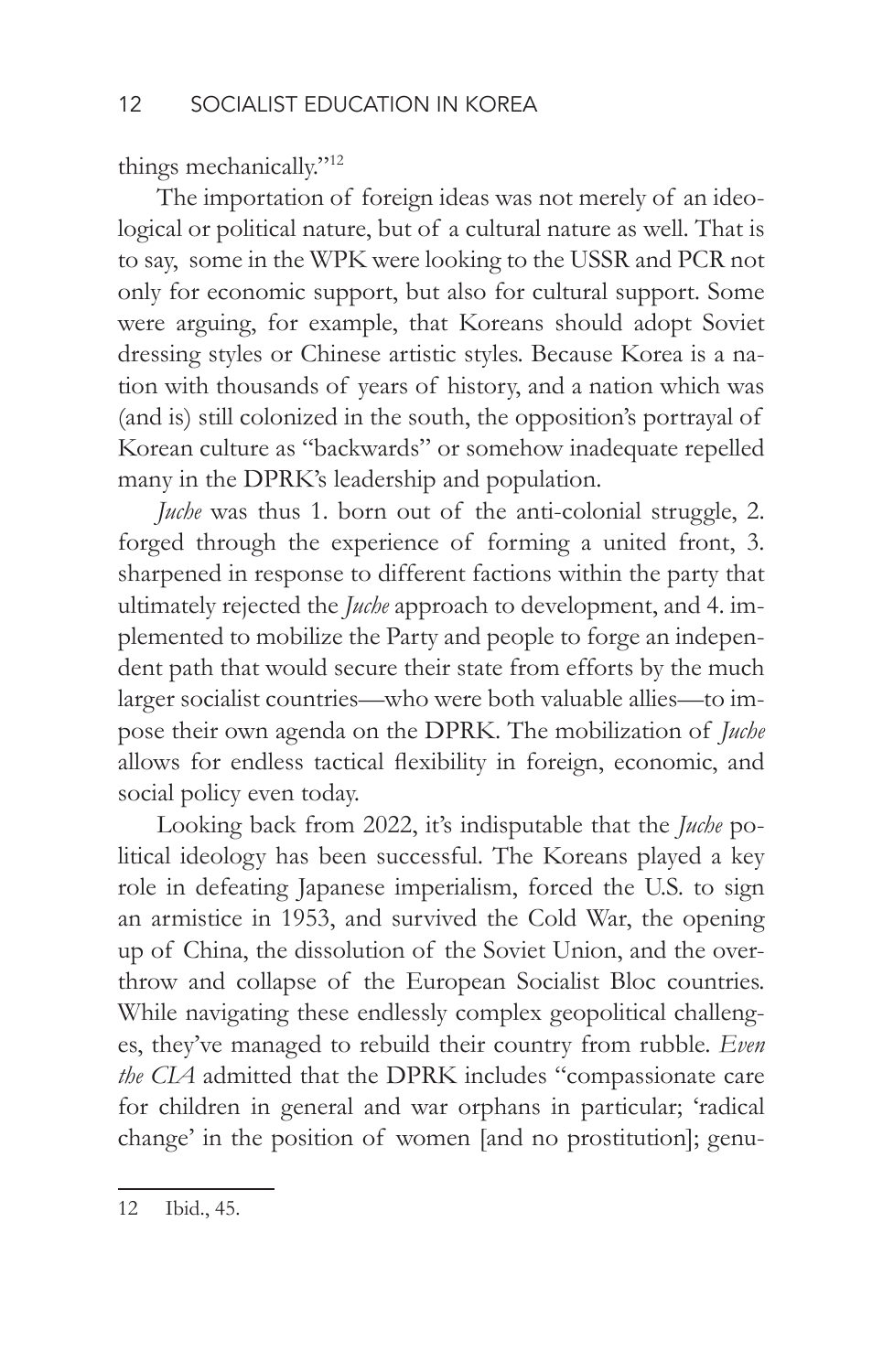inely free housing, free health care, and preventative medicine; and infant mortalitiy and life expectancy rates comparable to the most advanced countries until the recent [early 1990s] famine."<sup>13</sup> This doesn't include other accomplishments, such as the genuinely free educational system, which includes daycare and goes from preschool to the highest levels of academia.

#### **Socialist Education**

The particular characteristics of socialist education that would be developed in the north stem from a need created during Japan's colonial reign between 1910 and 1945. For example, under Japan's rule, Korean culture and political independence was viciously repressed, as the Korean language and political organizations were outlawed. Koreans were even forced to adopt Japanese names.14 In the remedial forms of education that existed during the colonial period a curriculum that glorified all things Japanese, including Japan's imperial flag, dominated.

The super exploitation, dispossession, and extreme violence that accompanied Japanese colonialism was justified by biological and cultural racism. This bigotry audaciously portrayed Koreans as lazy, unsanitary, untrustworthy, immoral, and unstable. So-called "bad" Koreans were portrayed as making it difficult for "good" law-abiding, virtuous Koreans. Socialist education has to counter the destructiveness of Japanese propaganda that continues to be perpetuated by Japanese and U.S. imperialism in their ongoing efforts to overthrow the people's self-determination in the northern half of the peninsula.

The communists in Korea, while part of the broader class struggle and working at different times—and in different capac-

<sup>13</sup> Cited in Bruce Cumings, *North Korea: Another Country* (New York: The New Press, 2004), iii-ix.

<sup>14</sup> See Ken C. Kawashima, *The Proletarian Gamble: Korean Workers in Interwar Japan* (Durham: Duke University Press, 2009).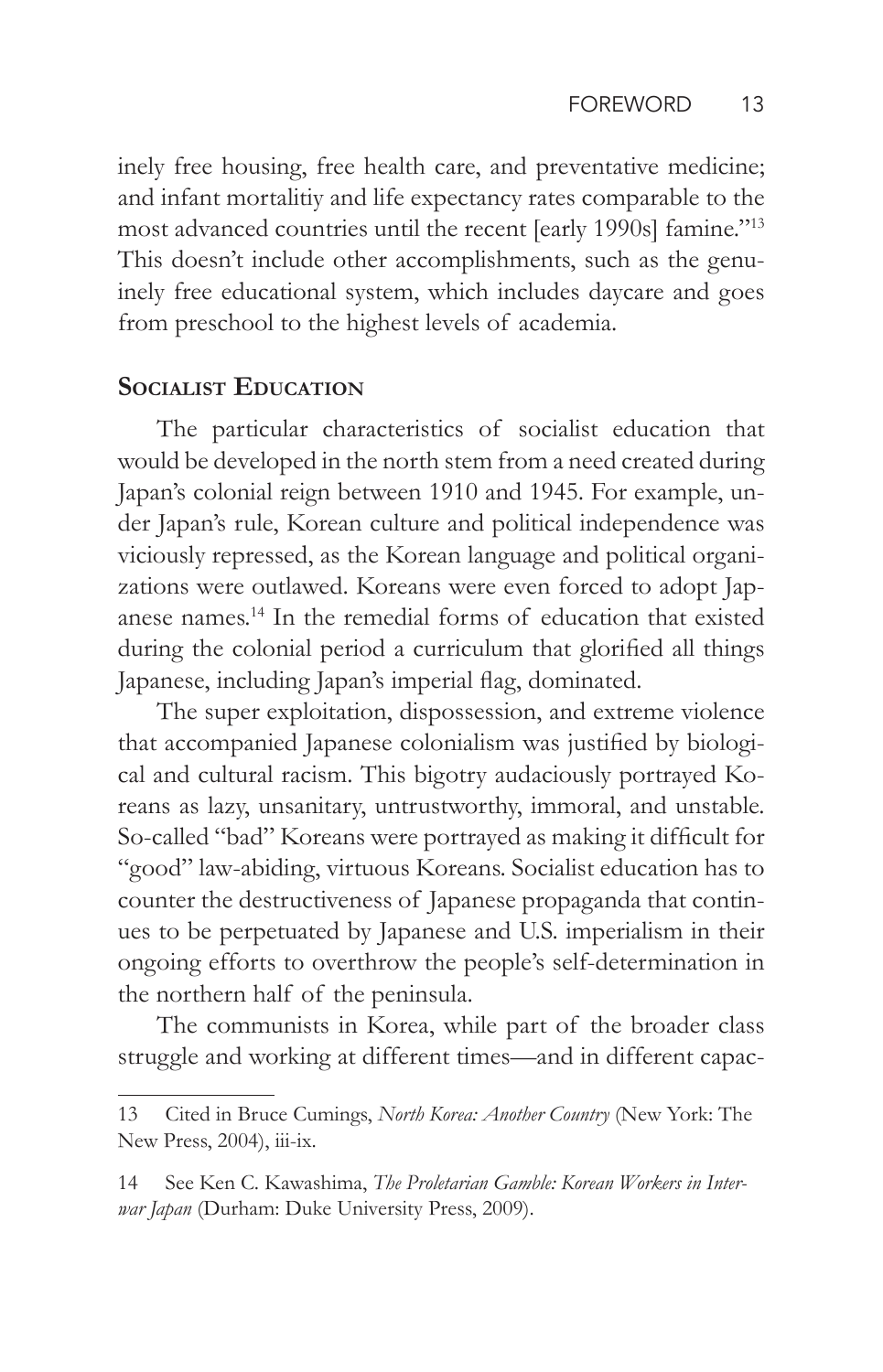ities—with their comrades in the Soviet Union and what would become the People's Republic of China, were from the beginning untethered to the theoretical dictates of either grouping. This is one way in which the *Juche* idea can be traced back much further than the 1955 speech. When the time came to engage in the reconstruction of the country after the devastation of the U.S. war, there was no doubt that the country needed to build—and rebuild—its heavy industry. Yet this was no mere economistic formula. On the contrary, as indicated earlier, it was predicated upon the promotion of socialist consciousness in the north. In other words, the material and ideological foundations of communism had to be built, and here we see Kim Il-Sung emphasizing that "it is the ideological one that is most important to conquer." This is because the construction of new material foundations depended upon the enthusiasm of the masses, which in turn was predicated on their understanding of communism.

Immediately after the liberation of the north from Japan, the WPK set out to correct the lack of indigenous cadres to build their socialist society and, to pursue this task, Kim Il-Sung told a Delegation of the American Popular Revolutionary Alliance of Peru that they "set up a university before anything else in the teeth of every hardship […] We did not waver in the least," he says, and they "brought in teachers and intellectuals from all over the country, some of the intellectuals even from the southern half of Korea."15 Already by the time of the writing of the *Theses*, the Korean government established a universal eleven-year compulsory education system and several prestigious universities that trained intellectuals, technicians, artists, professors, and more. He himself had already enacted a *Juche* approach to education at the very beginnings of the anti-colonial struggle when he formed the Down-With-Imperialism Union. "Some of my

<sup>15</sup> Kim Il-Sung, *On the Korean People's Struggle to Apply the Juche Idea*, (Pyongyang: Foreign Languages Publishing House, 1983), 39.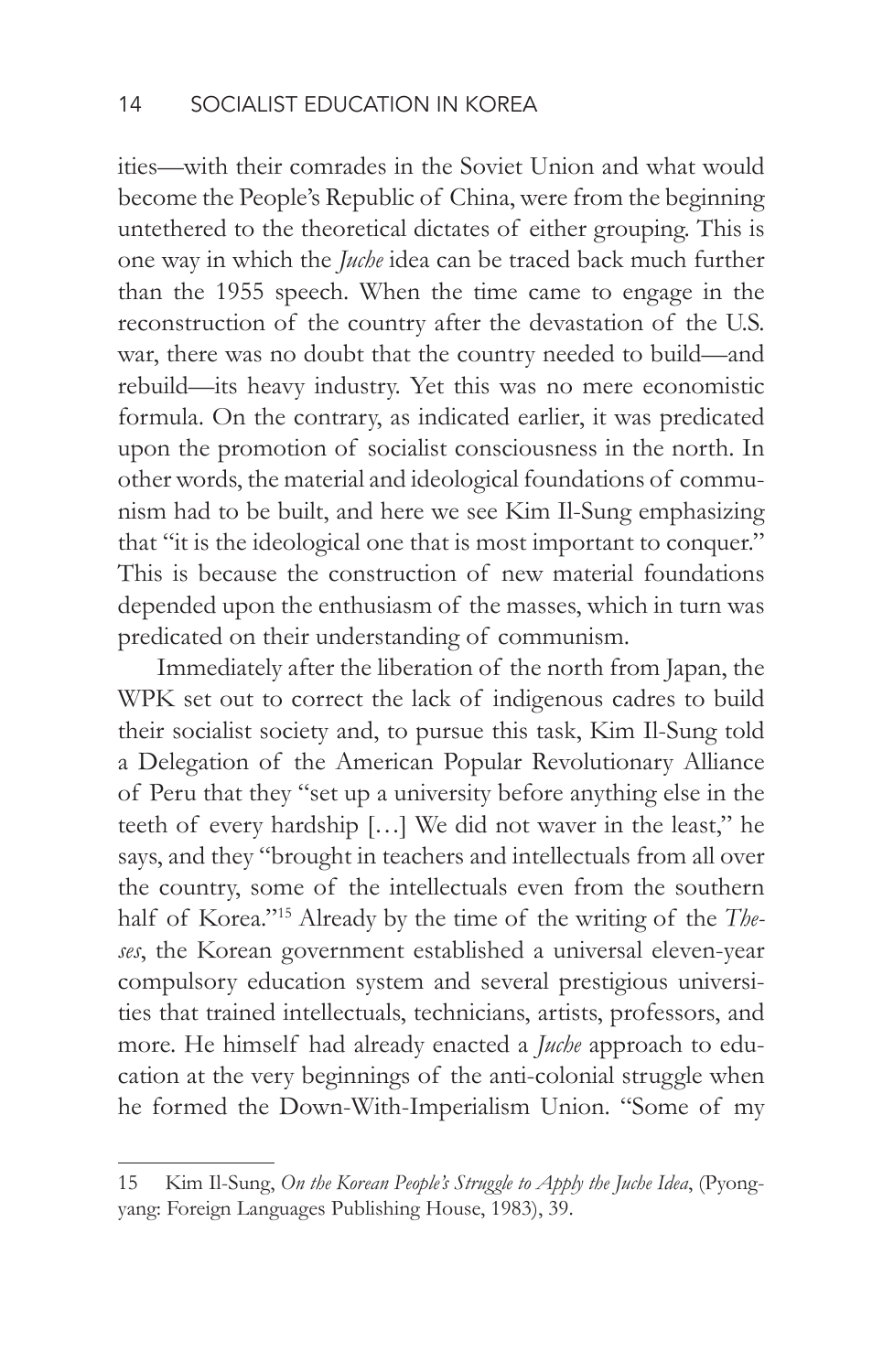comrades," he reported, "advised me to go to Moscow and study at the university funded by the Communist International."16 He understands why they wanted him to do so, as that was the premiere international school in revolutionary leadership, organization, and struggle. But Kim Il-Sung disagreed, "thinking that it would be better to learn while struggling among the people than studying in Moscow. Our people, not people at Moscow or Shanghai, were my teachers."<sup>17</sup>

The philosophy underlying the educational program is the belief in the masses to make their own history through, specifically, their *independent* and *inventive* ideas and actions. Kim Il-Sung spoke of this as making *Juche* the principle and guiding force of pedagogy, insofar as revolutionary education "is creative work to develop the people who live and act in specific conditions." "We must solve all the problems of theory and practice that arise in education," he continues, "creatively by our own efforts in accordance with the situation in our country and in the interests of the Korean revolution."18 This was a well-rounded curriculum encompassing communist theory as well as the natural and social sciences, artistic practices and aesthetic theories, culture, and more.

Such an expansive curriculum would require international help and the guidance and assistance of comrades in other socialist states. Yet, in accordance with *Juche*, none of this should be accepted uncritically or universally. The importation of scientific education, for example, was done not programatically but in a way that adopted it to the unique Korean conjuncture. This, in turn, meant the rejection of subsuming Korean education and development to any other major power, a subsumption that

<sup>16</sup> Ibid., 43.

<sup>17</sup> Ibid.

<sup>18</sup> Kim Il-Sung, *Theses on Socialist Education* (Pyongyang: Foreign Languages Publishing House), 8.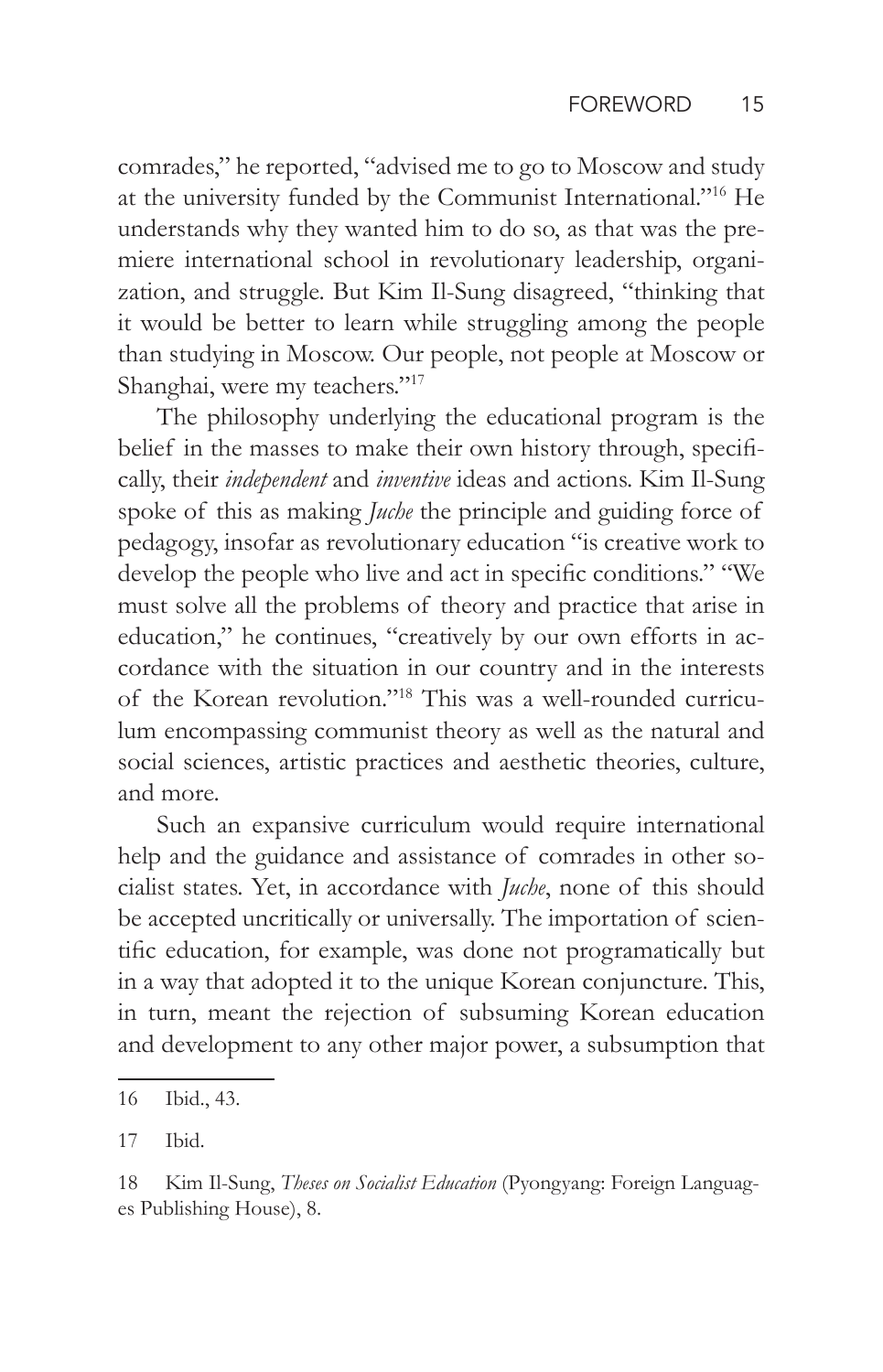would, in effect, amount to the very dogmatism urged against in the 1955 speech.

The method of approaching such foreign knowledge and educational practices through the *Juche* philosophy was, Kim Il-Sung formulated, through imbuing revolutionary education with revolutionary practice. "Theory for theory's sake and knowledge for knowledge's sake that are detached from revolutionary practice are utterly useless in our society," he writes. The beginning point of education are our concrete practices, which then compel the production of theories to understand those practices. Then, such theories are used to recontextualize the concrete practices out of which they emerged. Such praxis, however, can't be formulated sporadically across the country but has to achieve some level of uniformity. This is one reason why the socialist state has to take responsibility for education:

Only by educating all members of society continually can any differences in the ideological, technical and cultural standards of people be eliminated and the aim of making our whole society working-class, revolutionary and intellectual be achieved.19

Another reason why education must be organized through the socialist state is precisely to produce a new revolutionary collectivity by unlearning the individualistic conceptions of people and society propagated by colonialism and capitalism.

One way in which this educational praxis takes place is through students actively participating in the production of their towns and cities. As Helen-Louise Hunter notes, beginning in middle and high school, university and college students engage in volunteer labor as part of their studies, even constructing the road connecting Kaesong and Sinuiju. Much of the work takes place in the evening which, she says, "has a certain excitement for teenagers. Students enjoy seeing friends whom they have not seen for a while. There is a sense of camaraderie and esprit de

<sup>19</sup> Ibid., 11..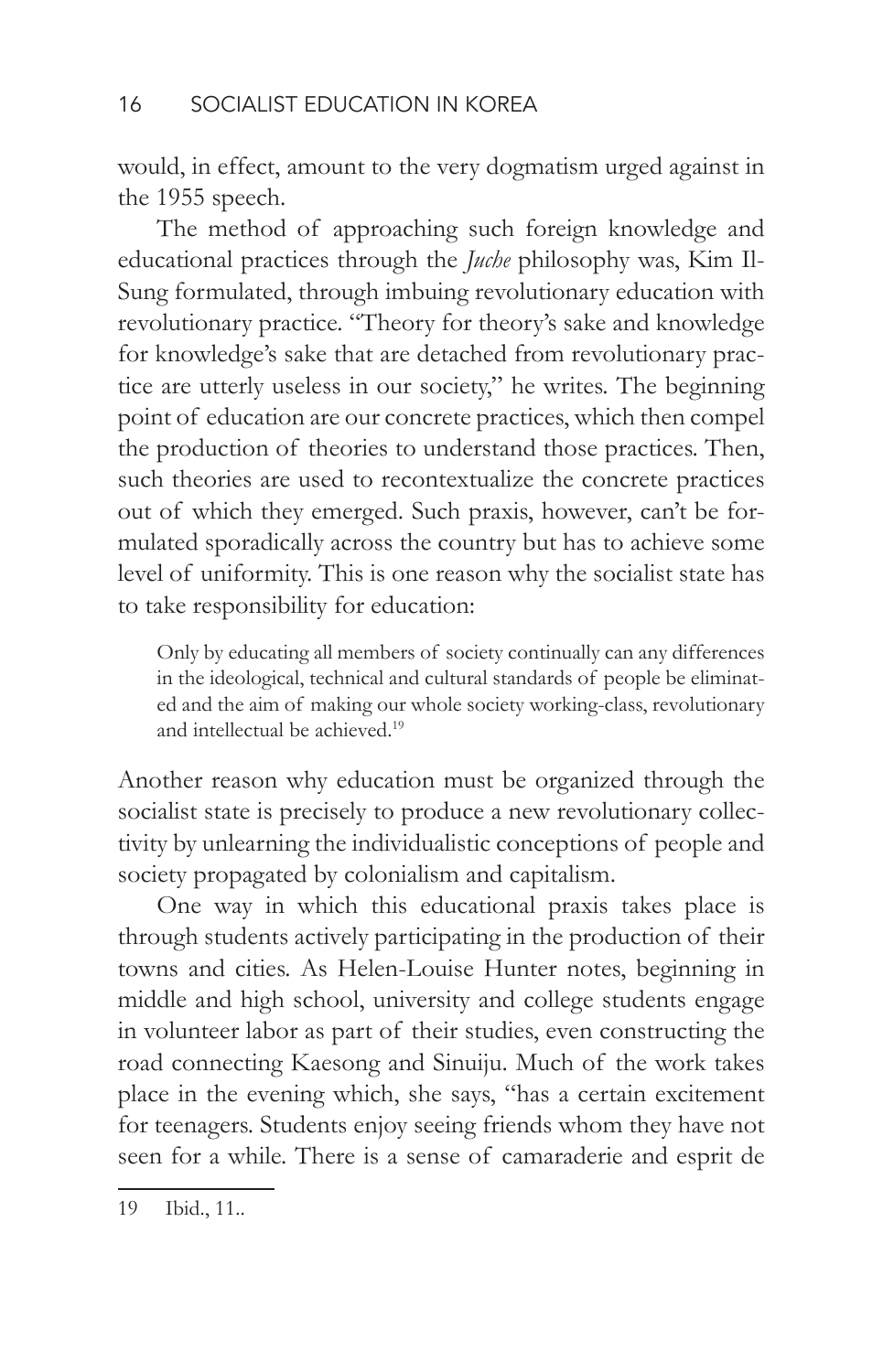corps as they work together through the night."20 Students are active agents in constructing and reconstructing their own built environment and, through doing so, experience the communist collectivity that works to overcome the individualism of capitalist imperialism. They do this by participating in youth organizations, including the Children's Union, the League of Socialist Working Youth, and others.

Beyond formal schooling, education in the DPRK continues through participation in Party and state organizations. This participation is not a separate or discrete but an integral part of their lives and continuing education. "Through their organizational lives people enhance their collectivist spirit and sense of discipline, strengthen solidarity and acquire consciousness of fulfilling their revolutionary duties," Kim Il-Sung reported.<sup>21</sup> Recognizing that students don't constitute a class separate from workers in Korea, the study-work system includes "university-level factory colleges" where workers study after the workday."22 Kim Jong-Un affirmed the unity of organization and education in a text prepared for the 75<sup>th</sup> anniversary of the WPK's founding: "The solidity and strength of the party and all the success in a party depend on how the cadres and other members of the party are education and bound together organizationally and ideologically."<sup>23</sup>

In a 1983 speech to the First Conference of Ministers of Education and Culture of Non-aligned and Other Developing

22 Ibid., 54.

23 Kim Jung-Un, "The Workers' Party of Korea is the Party of the Great Leader Comrade Kim Il Sung," *Study of the Juche Idea* 91 (2020): 4.

<sup>20</sup> Helen-Louise Hunter, *Kim Il-Sung's North Korea* (Westport: Praeger, 1999), 56.

<sup>21</sup> Kim Il-Sung, *On the Korean People's Struggle to Apply the Juche Idea* (Pyongyang: Foreign Languages Publishing House, 1983), 52.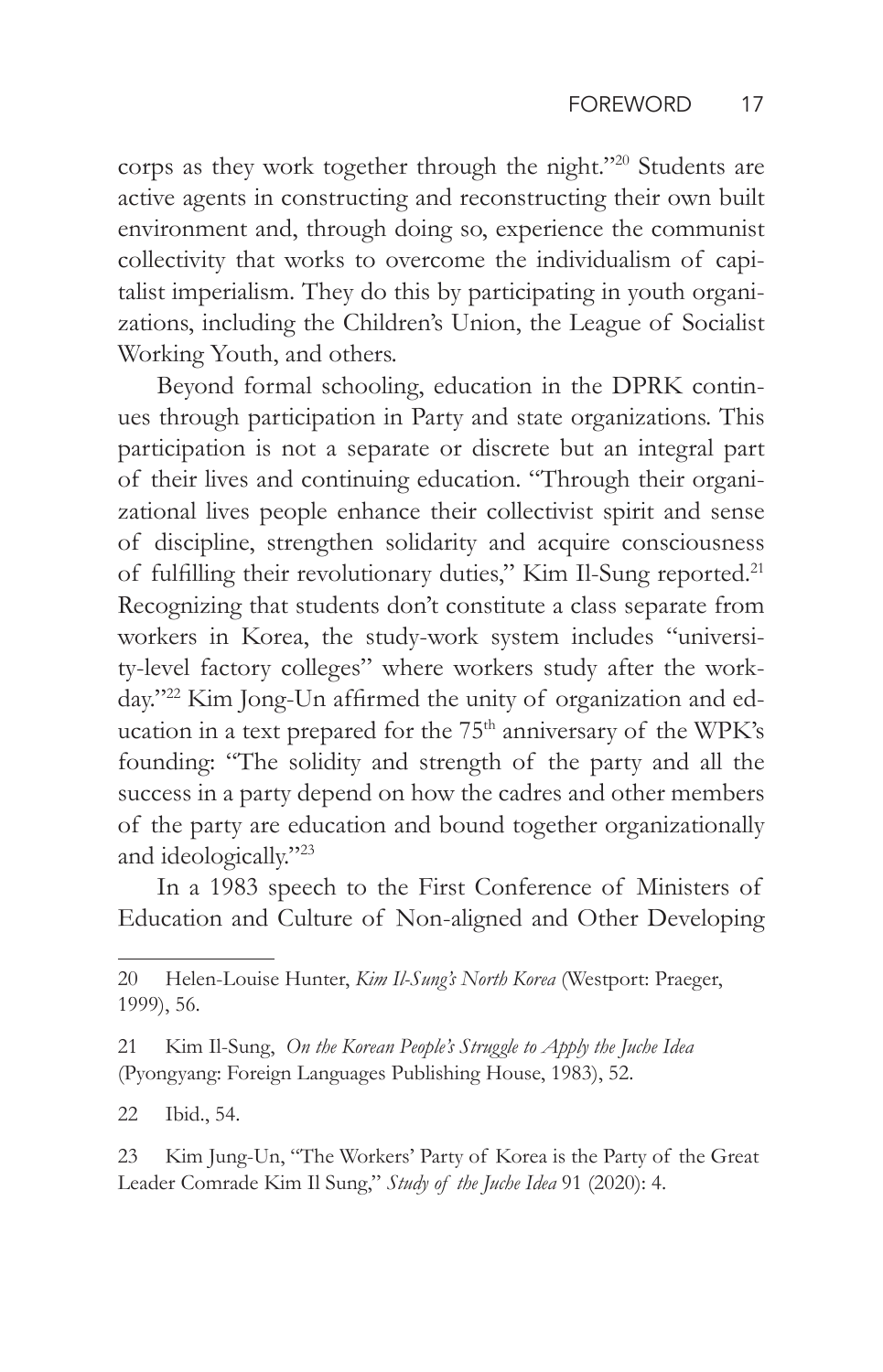Countries, Kim Il-Sung emphasized the priority of education above all else in the struggle for robust independence. Creating and reviving a revolutionary national culture is crucial, he insisted, in order to unify political and economic independence, and this in turn required education. "Our country's experience proves," he told the Ministers, "that in order to build an independent and sovereign country, national education must be kept ahead of all other work. Only when national education is developed on a priority basis to bring up people to be powerful beings equipped with independence and creativity and train a large number of native cadres, can we fully solve all problems arising in the building of a new society."24 This task must not be delayed until the economic forces of society are built up. Even with few economic resources, education should be prioritized *now*.

As Kim Il-Sung notes in the following pages, it is the entirety of society which has to engage in the educational endeavor of defending the revolution, building communism, and maintaining independence. Those tasked with this project are, importantly, teachers—unlike in the U.S. where elite capitalists like Bill and Melinda Gates and a rung of bureaucratic administrators guide educational policy and practice.<sup>25</sup> It is teachers themselves who are literally responsible for educational work. The *Theses on Socialist Education* position teachers not as those who prepare students for standardized tests but rather as "career revolutionaries who bring up the younger generation to be successors to the revolution and communists." Yet it is not individual teachers but collectives of teachers who are all integrated into regular political

<sup>24</sup> Kim Il-Sung, "For the Development of National Culture of Newly-Emerging Countries," in Kim-Il Sung, *Answers to the Questions Raised by Foreign Journalists* (Pyongyang: Foreign Languages Publishing House, 1991), 9.

<sup>25</sup> Wayne Au, *Unequal by Design: High-Stakes Testing and the Standardization of Inequality* (New York: Routledge, 2009).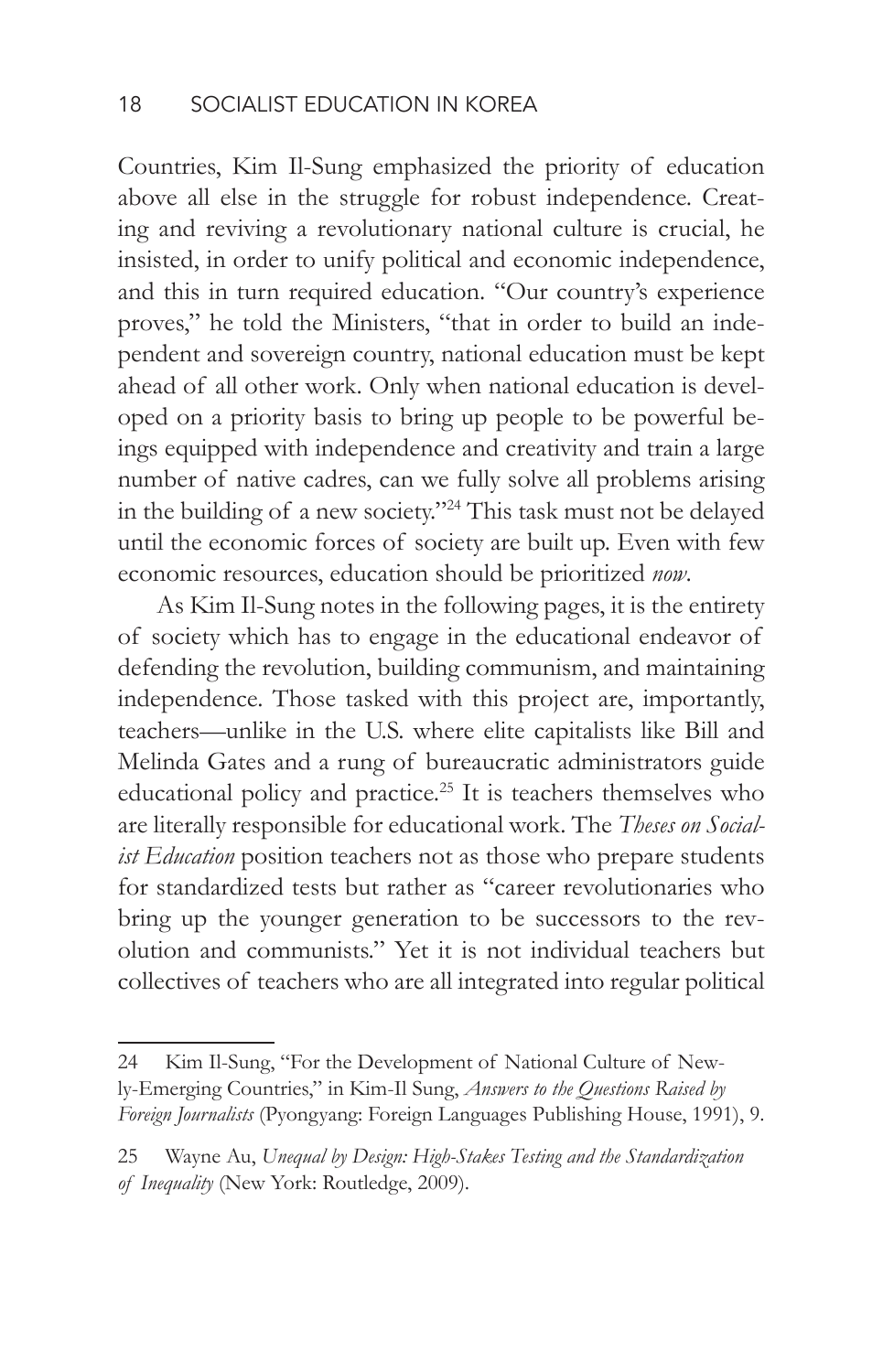and social work who determine the appropriate pedagogy for the moment. The closing of the *Theses* again emphasizes that education is not the domain of younger people and teachers: "In a socialist society all members of society must take part in educational work," which is why the DPRK's educational system includes a continuing education department that organizes educational programs that are part of factories, agricultural collectives, fisheries, and other places of production.

To determine the appropriate pedagogy and curriculum, teachers themselves must engage in ongoing education, become more tightly involved in Party life and the people's organizations—all tasks that are part of a broader unity of socialist education. Teachers have to learn the WPK's orientations not by reading Party publications but by becoming more active in the Party. They have to continually raise their political and academic qualifications, the latter of which include their specialties as well as "various fields, including the elementary scientific knowledge," "the internal and external situation, the specific conditions in our country and educational theory and methods." This is done formally through teacher-training programs but also, importantly, by engaging in "the revolutionary habit of study," which means they "must study regularly, study energetically and read a great deal."<sup>26</sup>

#### **The Anti-Communism of Critical Pedagogy**

The relentless demonization of north Korea within the capitalist world stems from a number of interrelated factors. First, imperialist hostilities toward the DPRK stems from the centuries-old geopolitical significance of the Korean peninsula. Second, and this would be true even without the peninsula's geopolitical significance, the DPRK has been under attack for the

<sup>26</sup> Kim Il-Sung, *Theses on Socialist Education* (Pyongyang: Foreign Languages Publishing House), 8-44.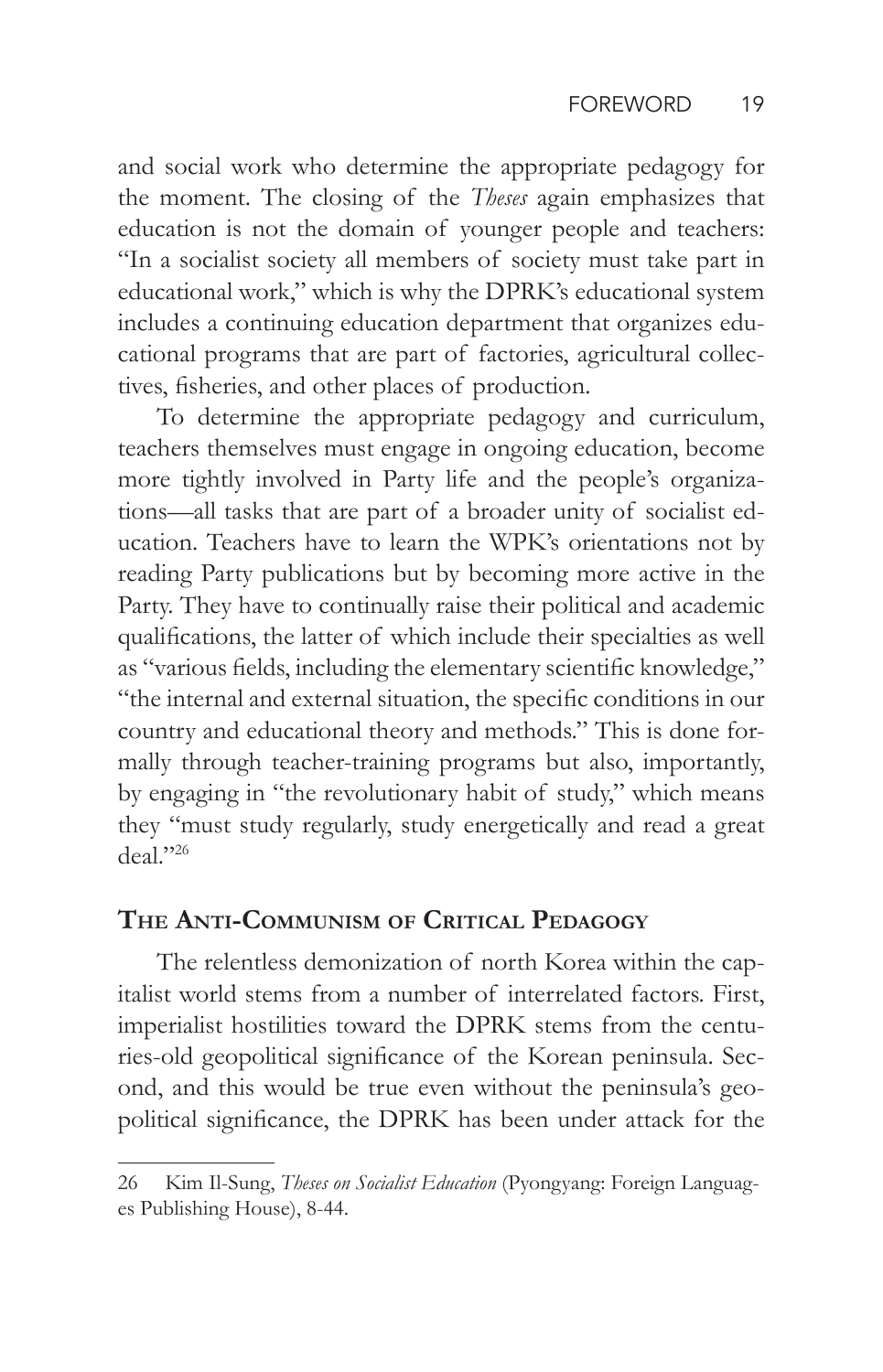simple fact that they are a socialist country. For global capitalism/imperialism, the existence of the socialist movement, at any level, from organizations within capitalist-dominated countries to socialist parties who hold state power, represents a real or potential threat to capital's internal drive to expand its reach and influence over every inch of the planet. The fact is that today the DPRK represents not only an actually-existing socialist country, but an actually-existing alternative to the neoliberal world order.

More specifically, however, the DPRK emerged after WWII during a global wave of socialist-inspired national liberation movements. Updating Lenin's theory of imperialism, Ghanian Pan-African revolutionary Kwame Nkrumah (1965/2004) referred to this era as neo-colonialism. Describing this era, Nkrumah noted that—following the emergence of the Soviet Union as well as the post-World War II rise of socialism in both Europe and China—capitalism had lost "'large sources of raw materials and financial investment and commodity markets […] from its field of exploitation" with the emergence of the Soviet Union and then the rise of socialism in central and eastern Europe and China<sup>27</sup>

Within this revolutionary and anti-colonial context, U.S. foreign policy sought, on one hand, to retain colonial domination by alternative means, and on the other, to tenaciously cling onto their remaining colonial holdings—including Korea. The U.S., desperate to take control of the entire peninsula, instigated the first global class war, the so-called Korean War. It was this war that birthed the military industrial complex, that unleashed for the first time new chemical weapons like Agent Orange, and that was fought precisely along class lines. That is, rather than the imperialist countries at war with each other over the colonial re-division of the world, for the first time capitalist countries lined up

<sup>27</sup> Kwame Nkrumah, *Neo-Colonialism: The Last State of Imperialism* (London: PANAF, 1965/2004), 41.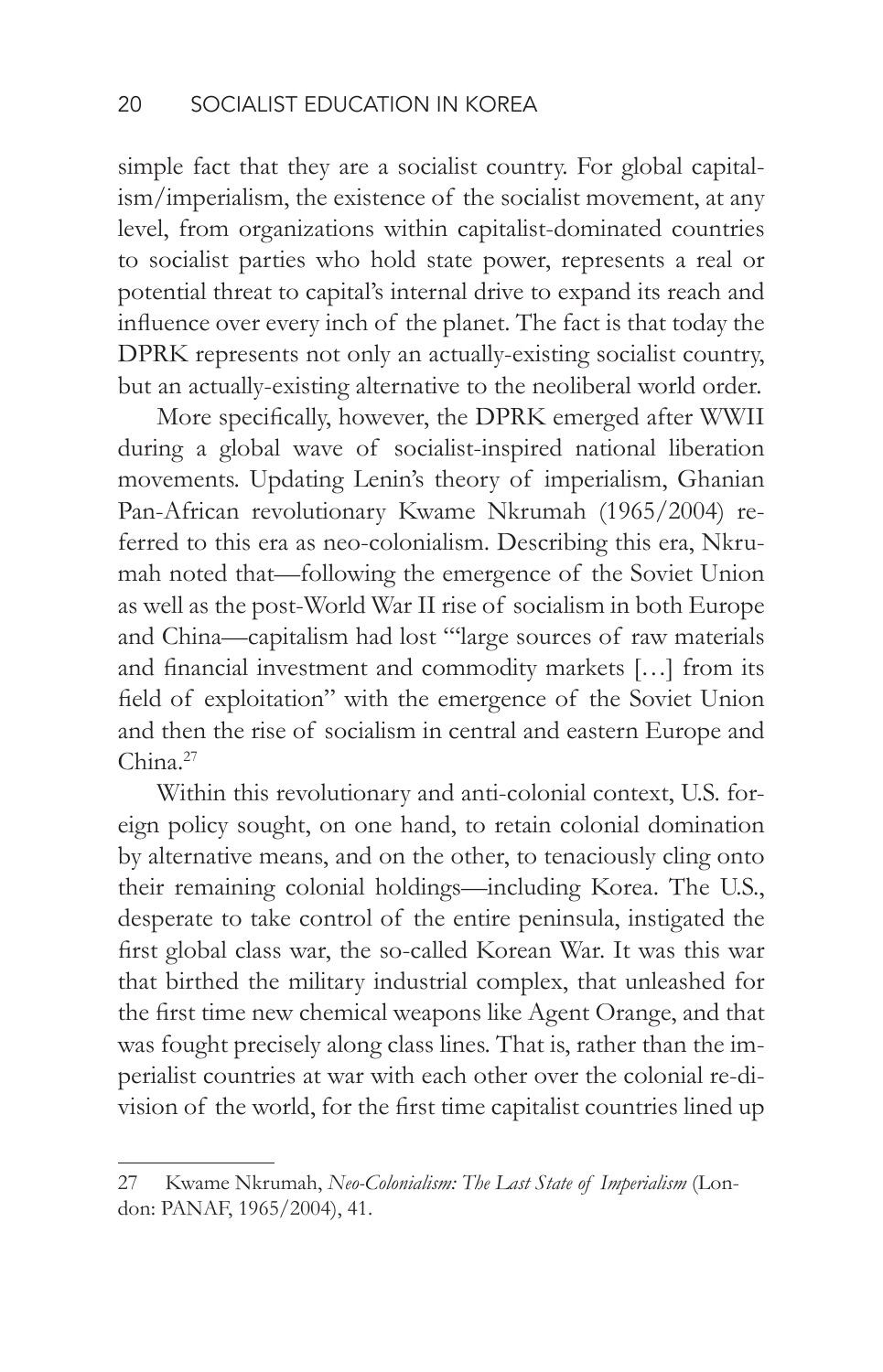on one side and socialist countries on the other in a global class war. To make sense of the on-going hysterical-level villainization of Korea, the country's modern history must be situated in this historical context.

Locating the demonization of DPRK within these efforts, Nkrumah explains how "this struggle has been given an ideological content by invoking anti-communism as the mainspring of the battle to bring the socialist sector of the globe back into the exploitative control Western financial monopoly." Anti-communism has commonly manifested itself in racist portrayals of north Korean leaders and government as unstable, irrational, and the Korean people as indoctrinated, mindless zombies. Attempting to turn reality on its head, the DPRK is painted as presenting a danger to the United States' national security as if the U.S. was somehow ever the victim.

Even so-called beacons of objective journalism such as *The New York Times* routinely publish racist articles arguing that millions of north Koreans are subjected to a totalizing, cradle-tothe-grave system of mind-control based on a cult of personality that demands complete, unwavering obedience. The imperialist narrative is based on the ridiculous assumption that the Korean people are required to accept the absolute glorification of the north Korean state, on one hand, and the fanatical hatred of the U.S., Japan, and south Korea on the other. During our visits to the primary, secondary, and higher education institutions of Chongryon, the General Association of Korean Residents in Japan, we saw textbooks that praised the civil rights movement in the U.S., portrayed the Koreans in the south as their siblings, and the history of progressive movements in Japan. The common depictions of mindless Koreans uncritically following the so-called most repressive regime in the world are nothing less than racist caricatures. Depicting the people of an entire country as naïve fools with no agency is certainly racist.

In the preface to his short, popularly-written book, *North Ko-*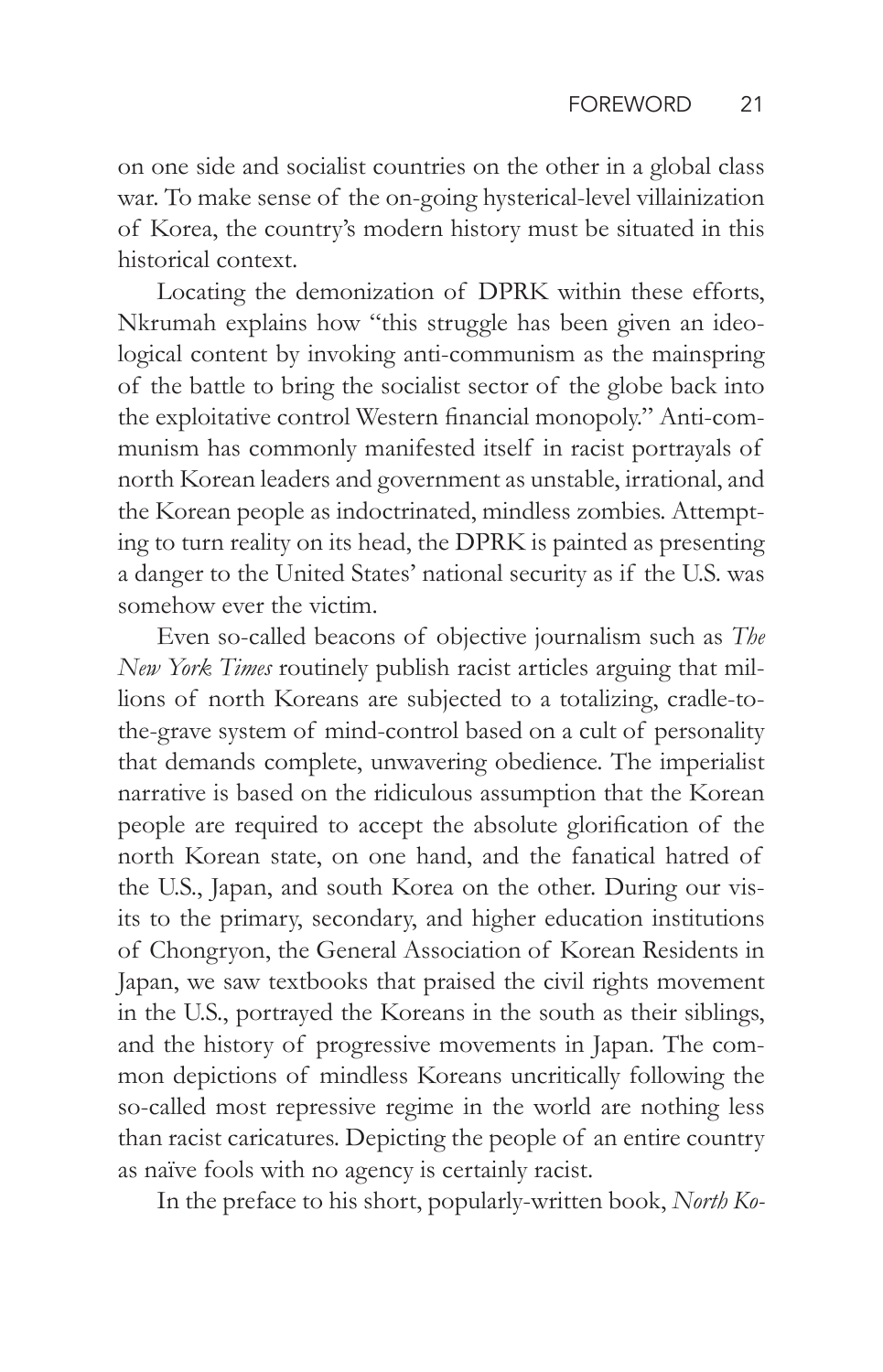*rea,* Bruce Cumings took note of the stark absence in the U.S. of any counter-arguments challenging the racist caricatures of the DPRK, even among progressives.<sup>28</sup> In fact, this anti-communism is precisely one of the motivations behind the founding theorists of "critical pedagogy" as an attempt to dismiss socialism and the legacy of revolutionary Marxism. It's important to clarify, however, that "critical pedagogy" was first coined in Henry Giroux's 1981 book, *Ideology, Culture, and the Process of Schooling*. 29 He furthered this line of critique in his 1983 book, *Theory and Resistance in Education*, which contends that post-World War II both the imperialist and capitalist states as well as the countries in the so-called socialist bloc, suffered from the exact same increasing alienation and the suppression of political and economic freedom through repression and authoritarian rule. There's no mention of the enormous gains made by socialist or newly-liberated countries around the globe.

This wasn't limited to Giroux. Stanley Aronowitz, an early theorist of critical pedagogy, formulated a political line against communism as it highlighted the "best aspects" of "American democracy." He wrote that "the Soviet Union is far from an egalitarian society; privilege and nepotism are rampant."30 The case against socialist revolutions was part of his set-up to dismiss the history and theory of revolutionary Marxism.<sup>31</sup>

<sup>28</sup> Bruce Cumings, *North Korea: Another Country* (New York: The New Press, 2004).

<sup>29</sup> For more on this, see Curry S. Malott, *History and Education: Engaging the Global Class War* (New York: Peter Lang, 2015).

<sup>30</sup> Stanley Aronowitz, *Crisis in Historical Materialism: Class, Politics and Culture in Marxist Theory* (St. Paul: University of Minnesota Press, 1979), 23.

<sup>31</sup> Much of this was based on misreadings of secondary Marxist literature. See David I. Backer, "History of the Reproduction-Resistance Dichotomy in Critical Education: The Line of Critique Against Louis Althusser, 1974-1985," *Critical Education* 12, no. 6 (2021): 1-21.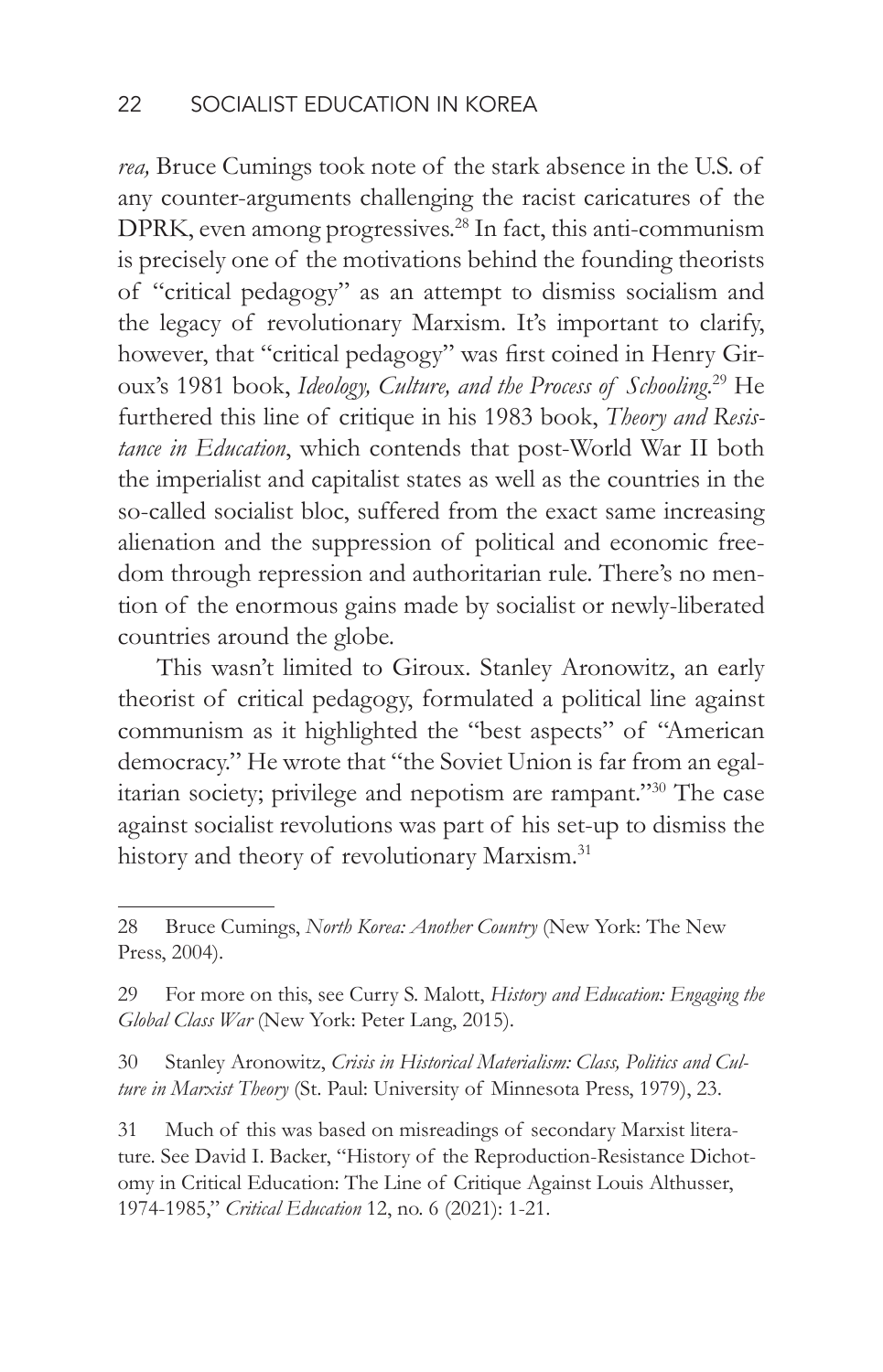Elsewhere, Curry has argued that critical pedagogy emerged as an intentional betrayal of the global class of working and oppressed people.<sup>32</sup> As people's movements in the U.S. and around the world suffered major counter-revolutionary setbacks, what remained of the left tended to break from Marxism-Leninism as it was pulled to the right.

There is a particularly striking irony here since critical pedagogy has always been a coin with at least two sides. Critical pedagogy was not only part of the larger move to the right, but it was also a challenge to the move to the right, popularly known as neoliberalism. The beginning of the neoliberal era in education is symbolized by Reagan's National Commission on Excellence in Education 1983 report *A Nation at Risk*. Mobilizing Cold War rhetoric, the White House and the Secretary of the Department of Education, Terrel Bell, in unprecedented fashion, blamed teachers and education for the economic recession of the 1970s.<sup>33</sup> The report claims the United States was falling behind its global competitors in education and technological innovation to such an extent that if it had been the result of an external imposition, it would have been considered an act of war.

Feeling directly threatened by this attack teachers and educators would join the critical pedagogy movement seeking understanding and action (*i.e.* theory and practice), only to find a critical pedagogy that functioned as the theoretical mechanism shifting the focus from class struggle and seizing state power to a form of liberalism focused on assimilating into, rather than dismantling and replacing, the global system of racist and sexist imperialism. In other words, it rejected outright the possibility or necessity for a revolutionary rupture, for the working and op-

<sup>32</sup> See Curry S. Malott, "In Defense of Communism: Against Critical Pedagogy, Capitalism, and Trump," *Critical Education* 8, no. 1 (2017): 1-24.

<sup>33</sup> Derek R. Ford, *Education and the Production of Space: Political Pedagogy, Geography, and Urban Revolution* (New York: Routledge, 2017), ch. 3.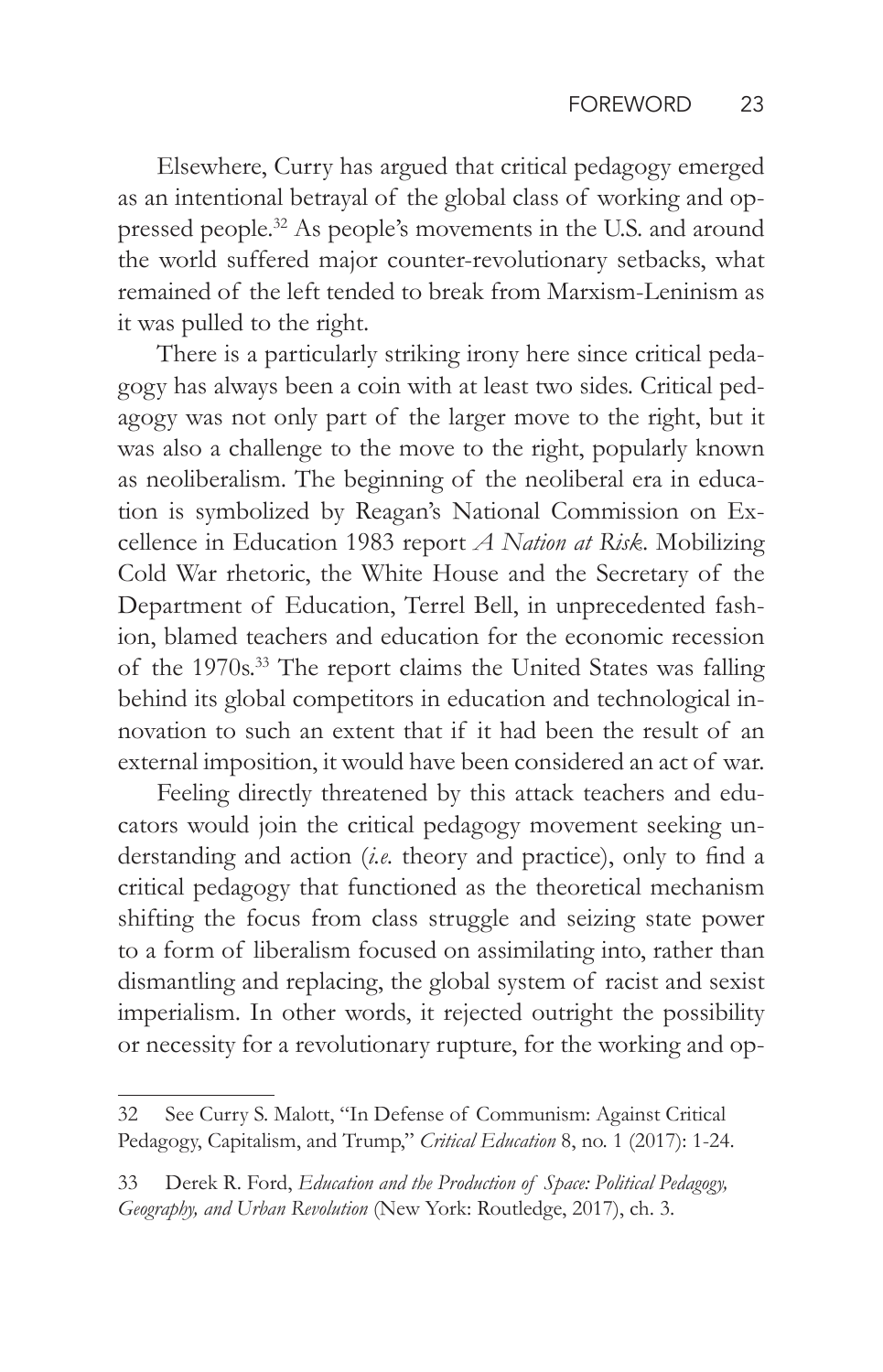pressed classes to overthrow their oppressors.

Again, however, as with the U.S. corporate media, popular culture, and the State Department, critical pedagogy has a sad history of either being cruel to north Korea or ignoring their existence and struggle completely. This is ironic and a missed opportunity because north Korea represents one of the "remaining self-proclaimed top-to-bottom alternative[s] to neoliberalism."<sup>34</sup>

Perhaps the worst position critical pedagogy takes lies in its lumping together of both left-wing and far-right countries; writing off both unequatable political regimes as simply "authoritarian." For example, north Korea has been put in the same category as Pakistan and India as countries with nuclear weapons who have threatened to use them. Joel Spring's *Wheels in the Head* denounces the DPRK even as the author seems to know little about the state and its ideology as, for instance, he mentions the "Korean Communist Party," which hasn't existed since August 1946.35 In a disgustingly eurocentric and colonial gesture, Spring's critique of the socialist education system in the north is not only ahistoricized but is based primarily on Plato!

But the power and influence of U.S. imperialism continues to wane on the international stage. On the Korean peninsula, in particular, the south's successful Candlelight Movement in 2016 was responsible for the successful ousting of the repressive Park Geun-hye regime, which paved the way for the election of Moon Jae-in. Moon's administration has a much more progressive orientation and has made tremendous strides toward the peaceful reunification of the country, the normalization of relations with the north, and the campaign to get the U.S. to sign a peace treaty

<sup>34</sup> Bruce Cumings, *North Korea: Another Country* (New York: The New Press, 2004), viii.

<sup>35</sup> Joel Springs, *Wheels in the Head: Educational Philosophies of Authority, Freedom, and Culture from Confucianism to Human Rights*, 3rd ed. (New York: Routledge, 2008).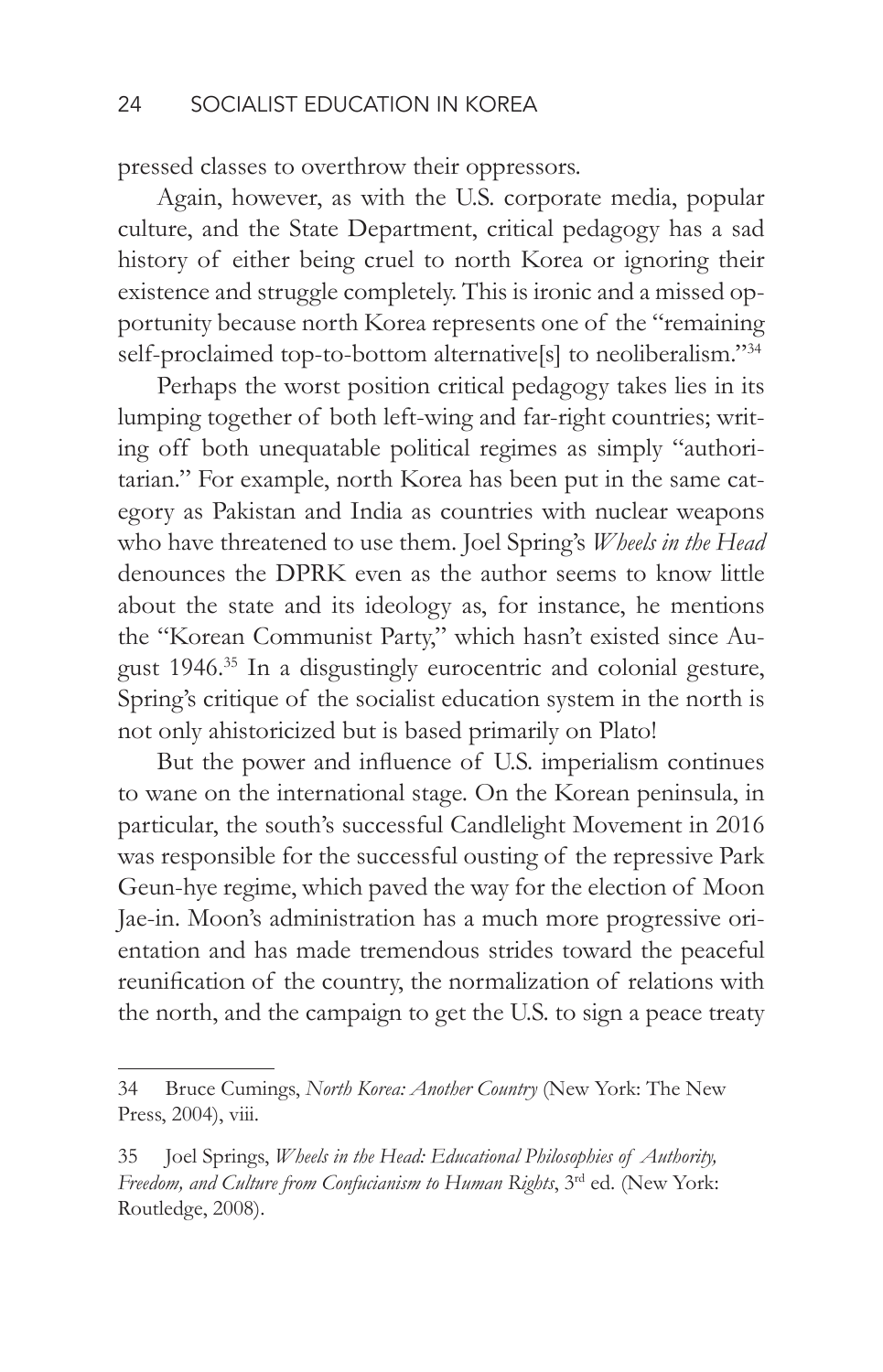with the DPRK. In the north, the successful development of a nuclear armaments deterrent represents another major indicator that the global balance of power is shifting away from the imperialist centers of power.

Further evidence of this shift is the fact that the U.S. would come to the table in 2019 in a historic summit between U.S. President Donald Trump and DPRK leader Kim Jong-Un to discuss the peaceful reunification of a self-determined Korea. Although Trump's efforts were undermined by hard-right war hawks, the symbolic significance alone is undeniable.

It is precisely within this context of further global destabilization by U.S. imperialism, with Korea as a possible epicenter, that the works of Kim Il-Sung become increasingly relevant for countering the anti-communism aimed at Korean leaders. Such efforts challenge further U.S. aggressions while simultaneously revealing important lessons and insights from one of the great leaders, tacticians, and socialist thinkers of the twentieth century.

As a closing example, and despite grotesque caricatures of Korea and its leaders as doctrinaire, Kim Il-Sung's writings reveal deep, creative commitments—insights critical pedagogy would be wise to engage. Socialist pedagogy is not top-down but produced by the entirety of the society. Rather than the top leadership subjecting people to its dictates, the Party is the political collective of the entirety of society. It is this collective which educates itself, and which engages in endless "energetic study" in order to continue to inspire and to draw on the revolutionary enthusiasm of the people.

Dogmatism, according to Kim Il-Sung, is an enemy of the day-to-day assessment of the balance of forces needed in the creative, tactical process of leading a revolutionary, anti-colonial movement waged against powerful forces. In this context, dogmatically clinging to predetermined formulations can lead to catastrophe and the ultimate defeat of liberation forces. Because this dialectical truth holds true in any context and in any era, the